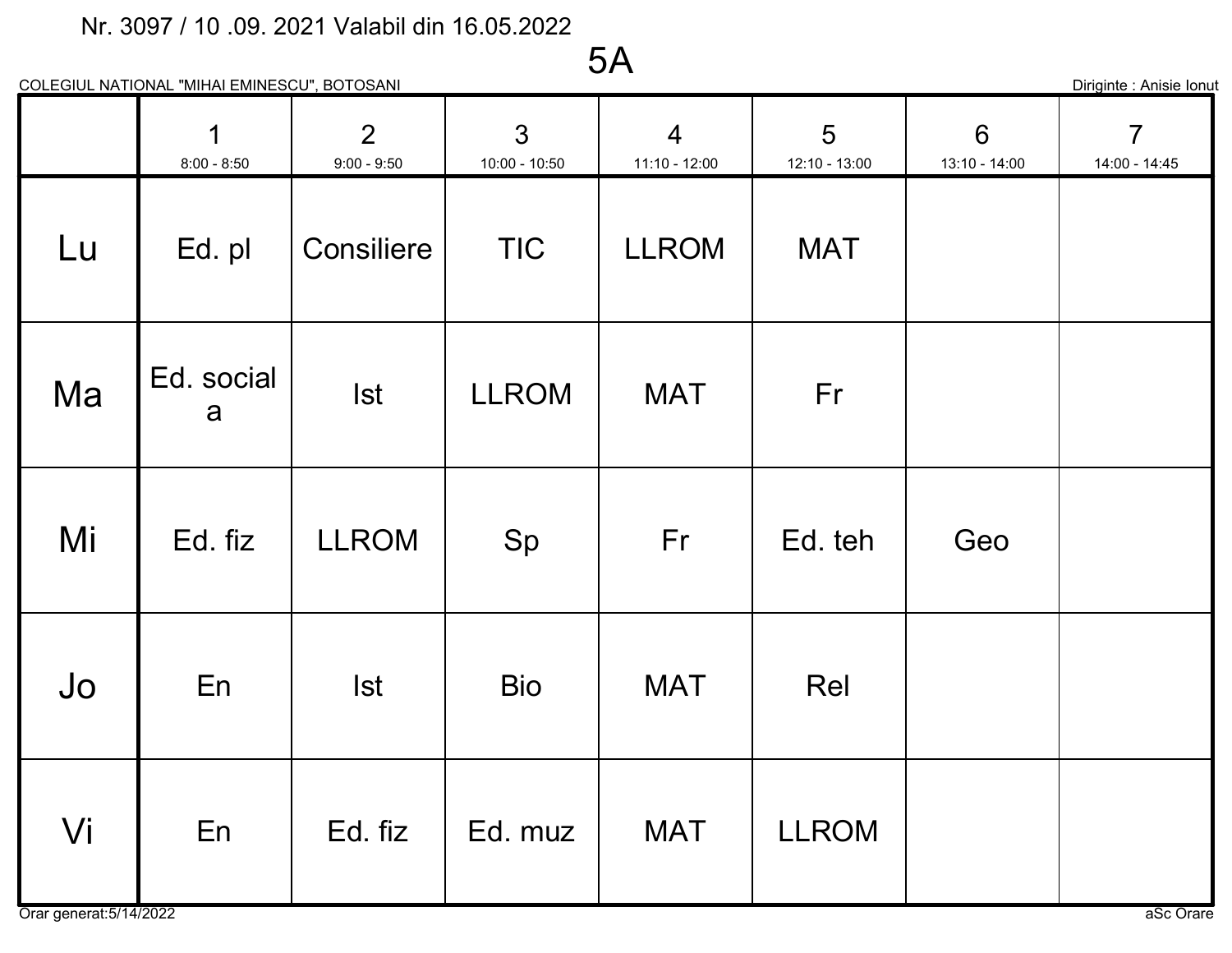COLEGIUL NATIONAL "MIHAI EMINESCU", BOTOSANI

5B

Diriginte : Ciobanu Loredana

|    | $\mathbf 1$<br>$8:00 - 8:50$ | $\overline{2}$<br>$9:00 - 9:50$ | 3<br>$10:00 - 10:50$ | $\overline{4}$<br>$11:10 - 12:00$ | 5<br>12:10 - 13:00 | 6<br>13:10 - 14:00 | $\overline{7}$<br>14:00 - 14:45 |
|----|------------------------------|---------------------------------|----------------------|-----------------------------------|--------------------|--------------------|---------------------------------|
| Lu | <b>MAT</b>                   | Ed. fiz                         | <b>LLROM</b>         | <b>Ist</b>                        | En                 |                    |                                 |
| Ma | Fr                           | Ed. muz                         | <b>LLROM</b>         | <b>MAT</b>                        | Ed. social<br>a    |                    |                                 |
| Mi | <b>MAT</b>                   | <b>LLROM</b>                    | Ed. teh              | Ed. fiz                           | Ed. pl             |                    |                                 |
| Jo | Consiliere                   | <b>TIC</b>                      | Rel                  | Fr                                | <b>Ist</b>         | En                 |                                 |
| Vi | <b>Bio</b>                   | Sp                              | <b>LLROM</b>         | <b>MAT</b>                        | Geo                |                    |                                 |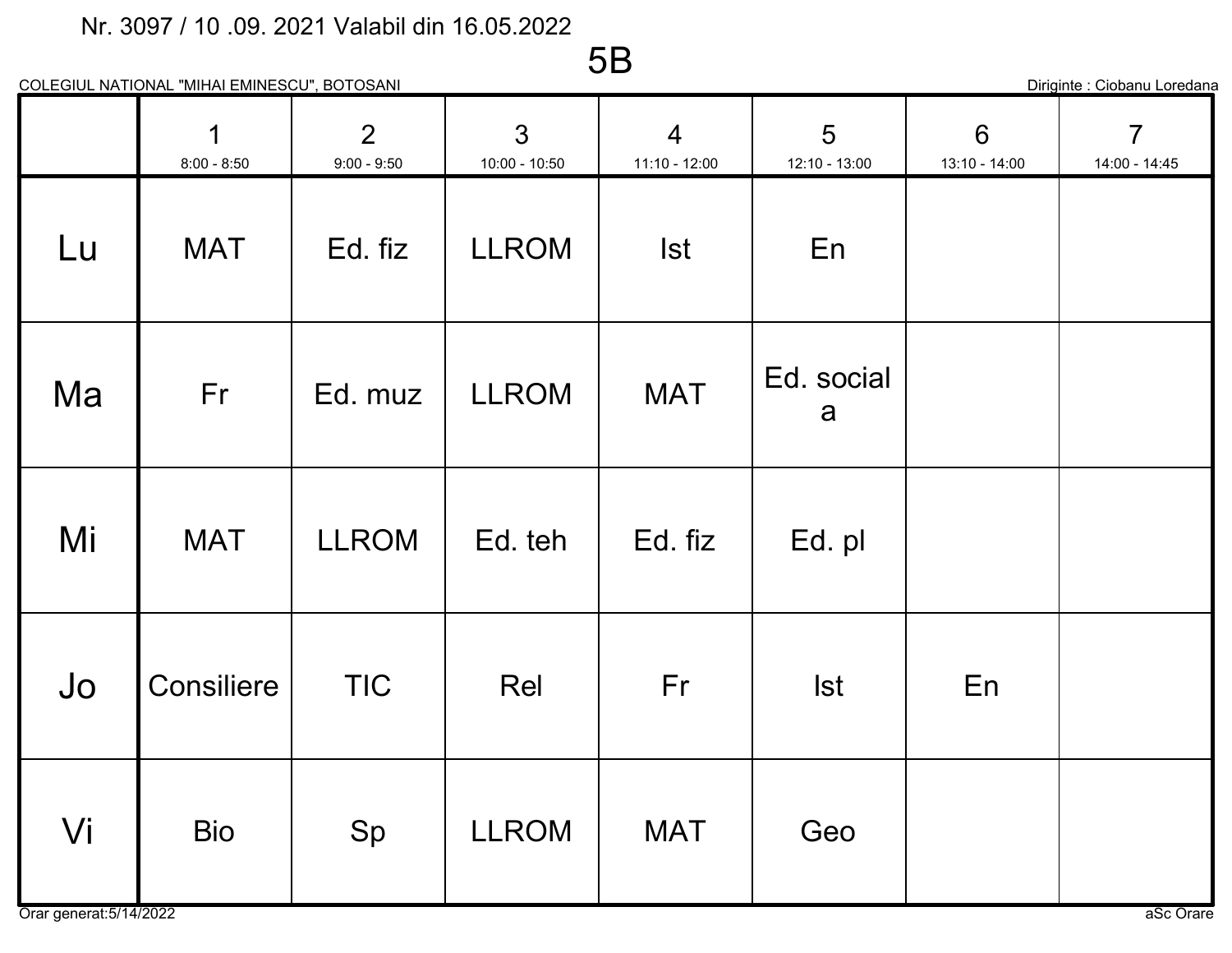# 6A

Diriginte : Cazacu Roxana

|    | $\mathbf 1$<br>$8:00 - 8:50$ | 2<br>$9:00 - 9:50$ | $\overline{3}$<br>$10:00 - 10:50$ | $\overline{4}$<br>$11:10 - 12:00$ | 5<br>12:10 - 13:00 | $6\overline{6}$<br>13:10 - 14:00 | $\overline{7}$<br>14:00 - 14:45 |
|----|------------------------------|--------------------|-----------------------------------|-----------------------------------|--------------------|----------------------------------|---------------------------------|
| Lu | Geo                          | Ed. muz            | Ed. fiz                           | <b>Bio</b>                        | Fr                 | <b>MAT</b>                       |                                 |
| Ma | En                           | <b>LLROM</b>       | Consiliere                        | <b>MAT</b>                        | <b>Bio</b>         | Ed. social<br>a                  |                                 |
| Mi | En                           | <b>MAT</b>         | <b>LLROM</b>                      | Ed. teh                           | Fiz                | <b>TIC</b>                       |                                 |
| Jo | Ed. fiz                      | <b>Ist</b>         | <b>MAT</b>                        | <b>LLROM</b>                      | Fr                 |                                  |                                 |
| Vi | Rel                          | C.Mat              | Fiz                               | Ed. pl                            | <b>LLROM</b>       |                                  |                                 |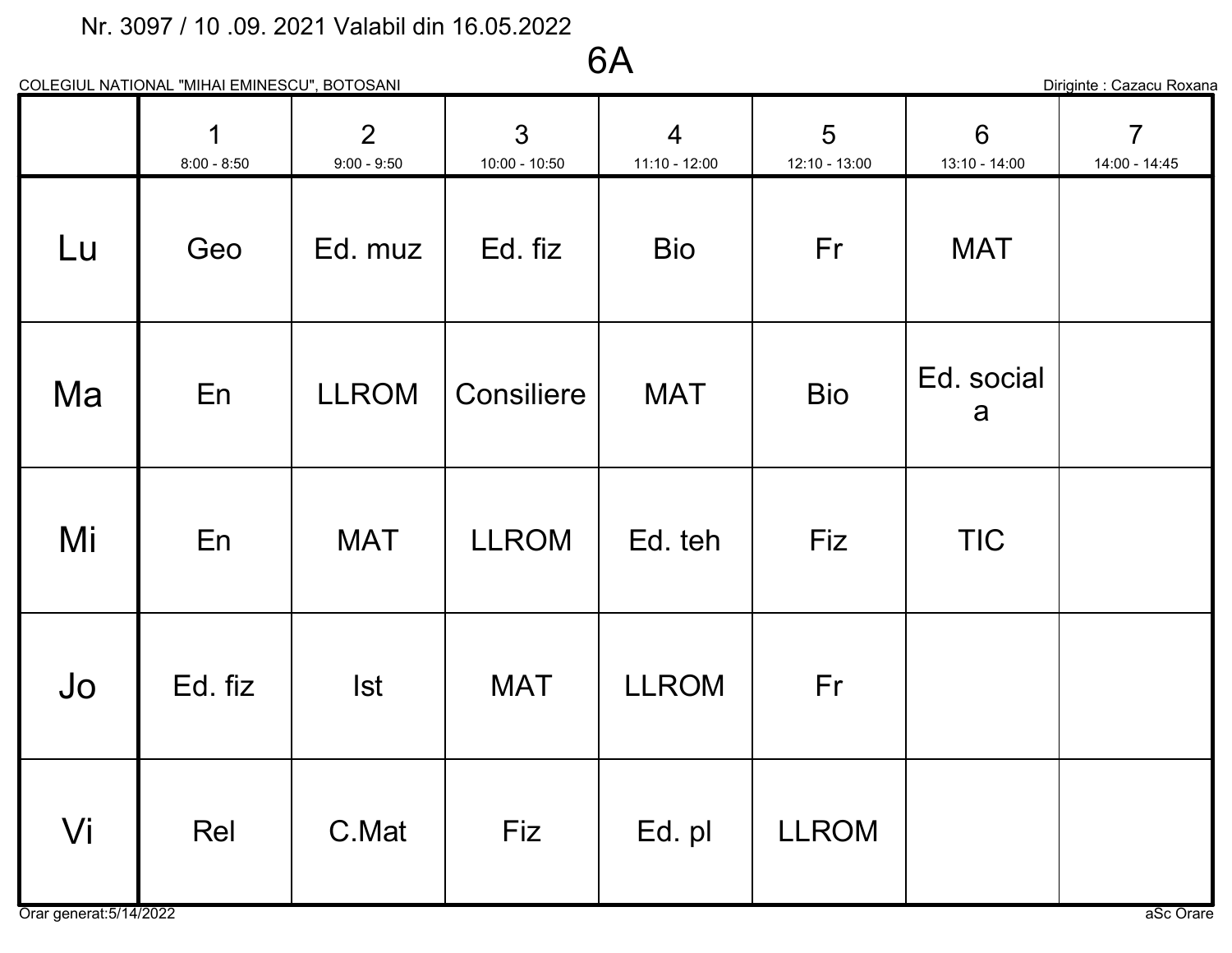# 6B

| Diriginte : Hăilă Irina |  |  |
|-------------------------|--|--|

|    | COLEGIUL NATIONAL "MIHAI EMINESCU", BOTOSANI |                                 |                                   |                                 |                    |                    | Diriginte : Hăilă Irina         |
|----|----------------------------------------------|---------------------------------|-----------------------------------|---------------------------------|--------------------|--------------------|---------------------------------|
|    | 1<br>$8:00 - 8:50$                           | $\overline{2}$<br>$9:00 - 9:50$ | $\mathfrak{S}$<br>$10:00 - 10:50$ | $\overline{4}$<br>11:10 - 12:00 | 5<br>12:10 - 13:00 | 6<br>13:10 - 14:00 | $\overline{7}$<br>14:00 - 14:45 |
| Lu | <b>Ist</b>                                   | <b>LLROM</b>                    | Ed. social<br>a                   | Rel                             | En                 | Ed. fiz            |                                 |
| Ma | <b>Bio</b>                                   | Ed. pl                          | Ed. fiz                           | Ed. teh                         | <b>MAT</b>         | <b>LLROM</b>       |                                 |
| Mi | En                                           | <b>Bio</b>                      | <b>MAT</b>                        | <b>LLROM</b>                    | Fr                 |                    |                                 |
| Jo | Geo                                          | <b>LLROM</b>                    | Fiz                               | <b>MAT</b>                      | C.Mat              | Fr                 |                                 |
| Vi | <b>TIC</b>                                   | Ed. muz                         | <b>MAT</b>                        | Consiliere                      | Fiz                |                    |                                 |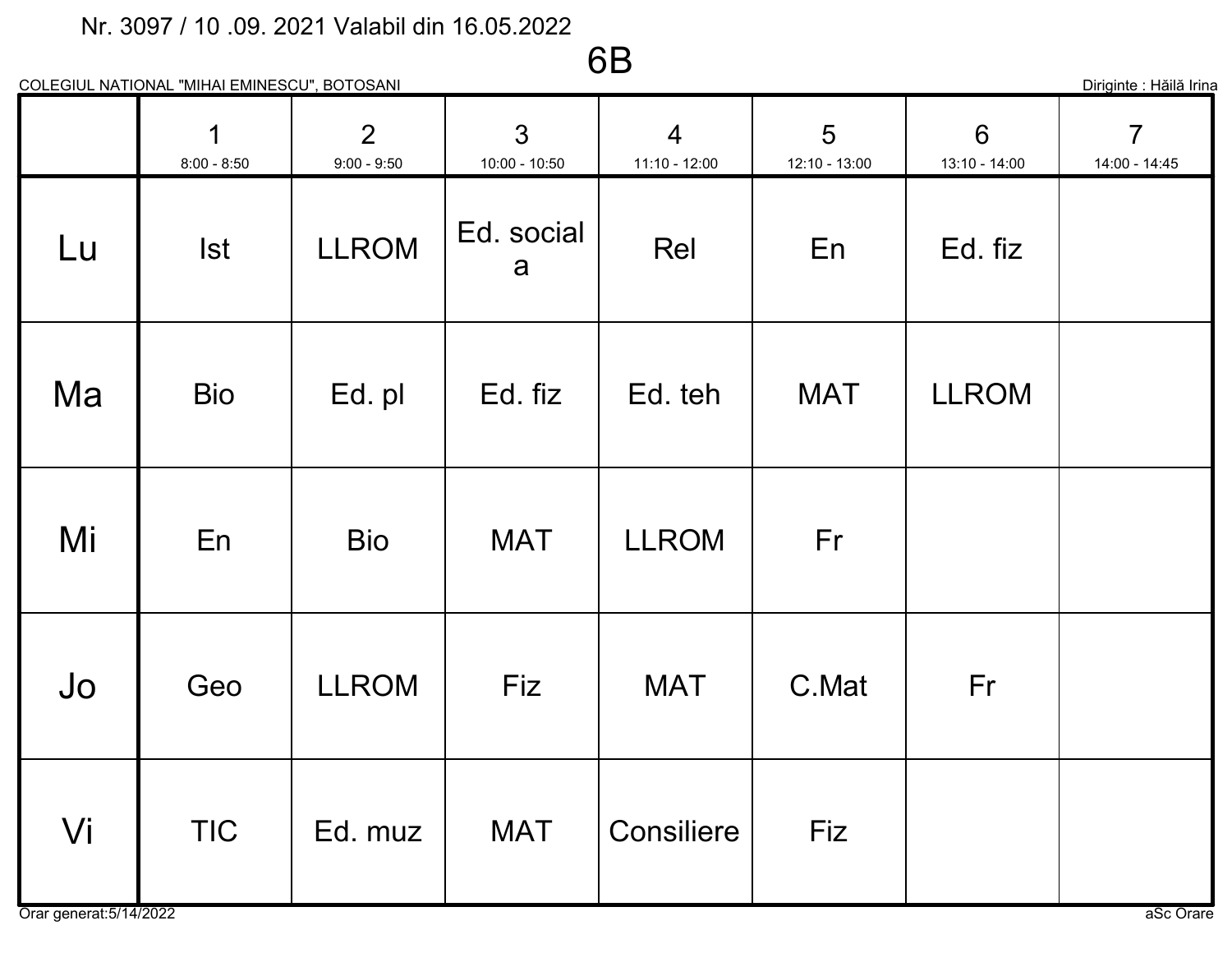# 7A

COLEGIUL NATIONAL "MIHAI EMINESCU", BOTOSANI

Diriginte : Tiron Liviu

|    | $\mathbf 1$<br>$8:00 - 8:50$ | $\overline{2}$<br>$9:00 - 9:50$ | $\overline{3}$<br>$10:00 - 10:50$ | $\overline{4}$<br>$11:10 - 12:00$ | 5<br>12:10 - 13:00 | $6\phantom{1}$<br>13:10 - 14:00 | $\overline{7}$<br>14:00 - 14:45 |
|----|------------------------------|---------------------------------|-----------------------------------|-----------------------------------|--------------------|---------------------------------|---------------------------------|
| Lu | Ed. fiz                      | <b>Ist</b>                      | <b>Bio</b>                        | <b>MAT</b>                        | Geo                | <b>LLROM</b>                    |                                 |
| Ma | <b>MAT</b>                   | Ed. teh                         | Ed. social<br>a                   | En                                | Consiliere         | <b>TIC</b>                      | Lat                             |
| Mi | <b>MAT</b>                   | C.Mat                           | En                                | <b>LLROM</b>                      | Ed. muz            | Fr                              |                                 |
| Jo | <b>MAT</b>                   | Ed. pl                          | Fr                                | Ch                                | <b>LLROM</b>       | Fiz                             |                                 |
| Vi | Ch                           | Rel                             | <b>LLROM</b>                      | <b>Bio</b>                        | Ed. fiz            | Fiz                             |                                 |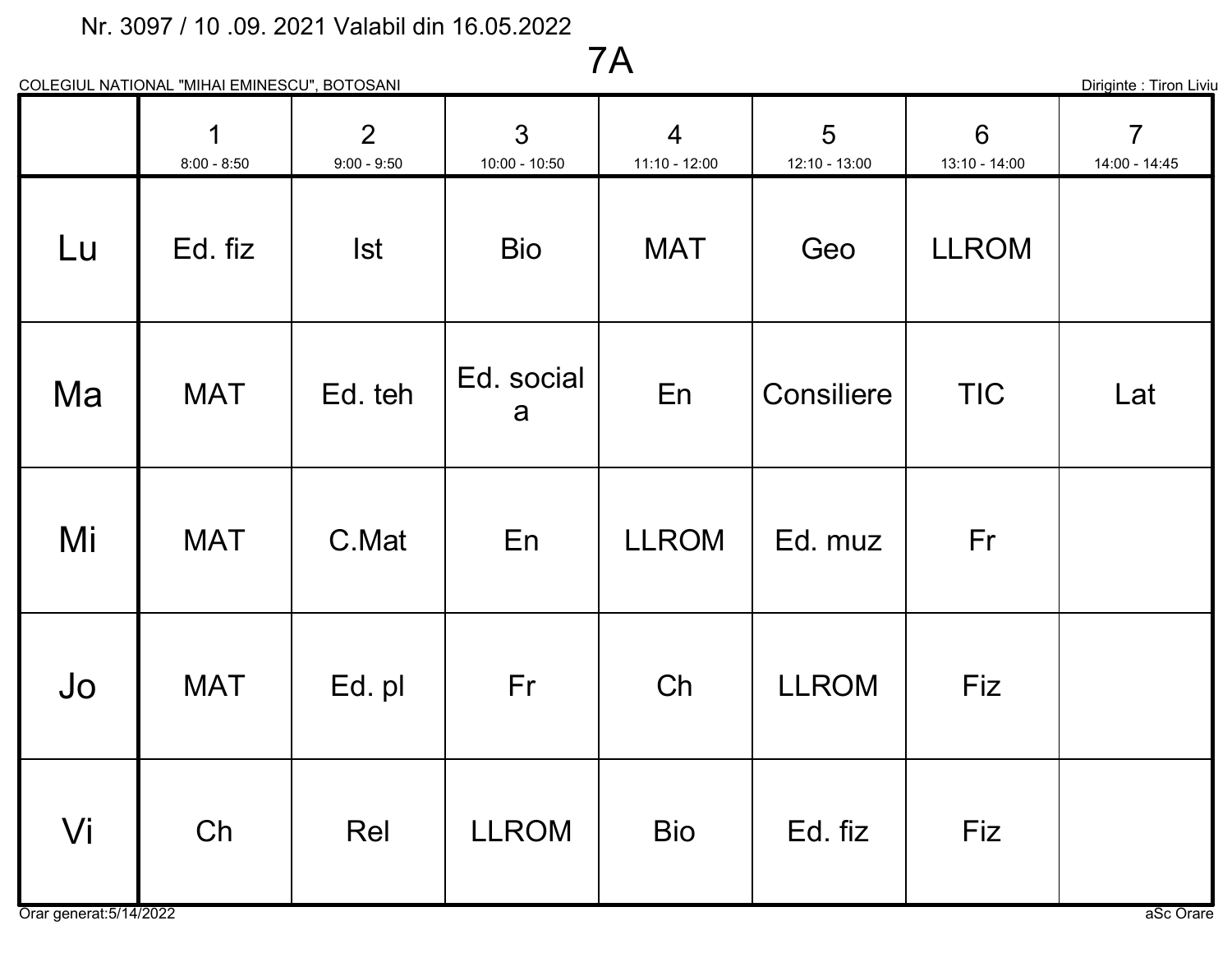# 7B

| $\sim$ 11<br>Cătălin<br>Jiriainte<br><b>Punce</b> |
|---------------------------------------------------|
|---------------------------------------------------|

|    | $\mathbf 1$<br>$8:00 - 8:50$ | 2<br>$9:00 - 9:50$ | $\mathfrak{S}$<br>$10:00 - 10:50$ | $\overline{4}$<br>$11:10 - 12:00$ | 5<br>$12:10 - 13:00$ | $6\phantom{1}$<br>13:10 - 14:00 | $\overline{7}$<br>14:00 - 14:45 |
|----|------------------------------|--------------------|-----------------------------------|-----------------------------------|----------------------|---------------------------------|---------------------------------|
| Lu | <b>LLROM</b>                 | Ed. social<br>a    | <b>Ist</b>                        | <b>MAT</b>                        | Consiliere           | Geo                             |                                 |
| Ma | Lat                          | <b>MAT</b>         | Ed. teh                           | <b>LLROM</b>                      | <b>Bio</b>           | Ed. fiz                         |                                 |
| Mi | <b>Bio</b>                   | Ch                 | En                                | Fr                                | C.Mat                | Ed. muz                         | Ed. fiz                         |
| Jo | Fiz                          | <b>MAT</b>         | <b>LLROM</b>                      | En                                | Ch                   | Ed. pl                          |                                 |
| Vi | Rel                          | Fiz                | Fr                                | <b>TIC</b>                        | <b>MAT</b>           | <b>LLROM</b>                    |                                 |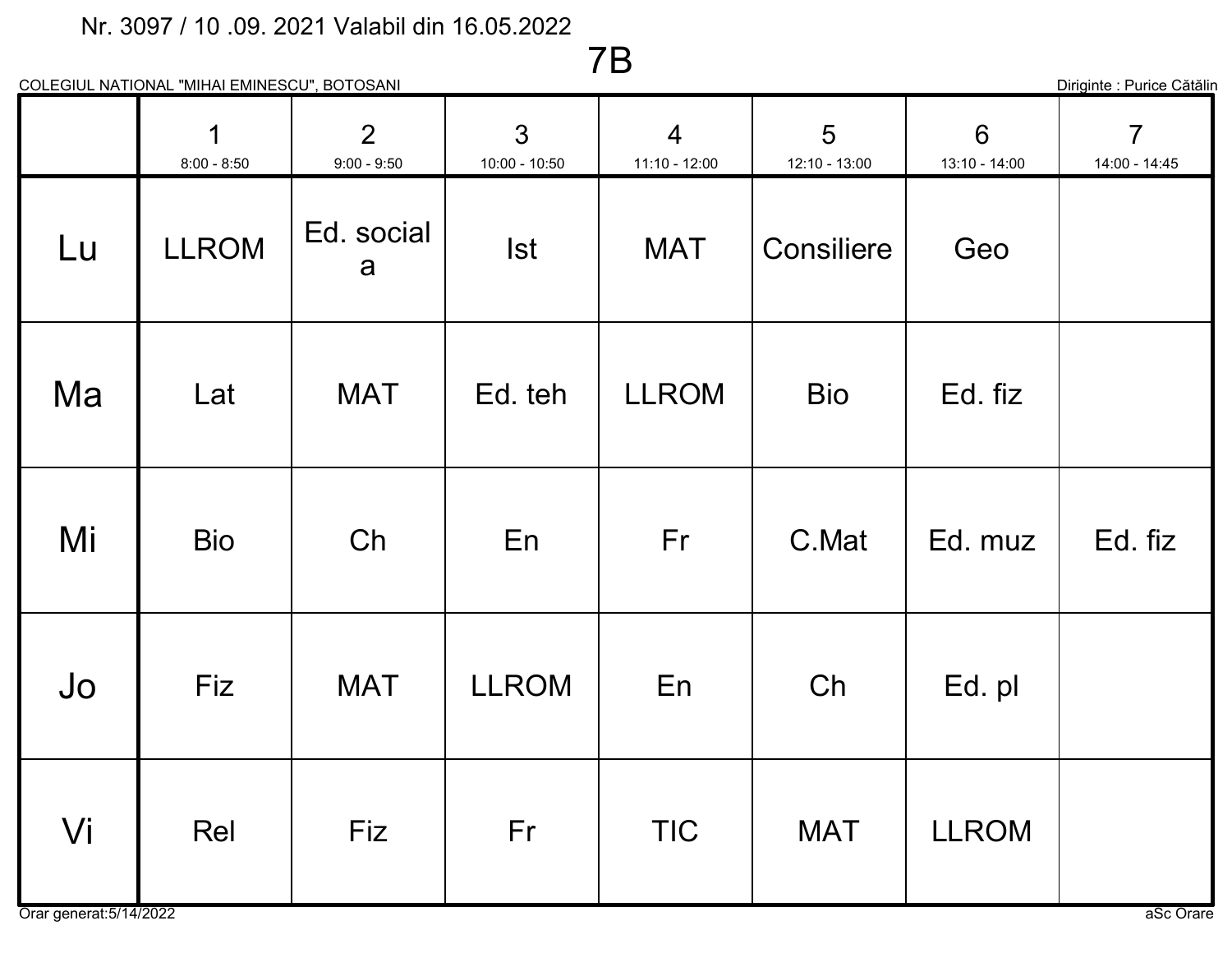# 8A

COLEGIUL NATIONAL "MIHAI EMINESCU", BOTOSANI

Diriginte : Timingeriu Mihaela

|    | $\overline{1}$<br>$8:00 - 8:50$ | 2<br>$9:00 - 9:50$ | $\mathfrak{Z}$<br>$10:00 - 10:50$ | $\overline{4}$<br>$11:10 - 12:00$ | 5<br>12:10 - 13:00 | 6<br>$13:10 - 14:00$ | $\overline{7}$<br>14:00 - 14:45 |
|----|---------------------------------|--------------------|-----------------------------------|-----------------------------------|--------------------|----------------------|---------------------------------|
| Lu | Ed. social<br>a                 | <b>MAT</b>         | Fiz                               | <b>LLROM</b>                      | En                 | <b>TIC</b>           |                                 |
| Ma | Ed. teh                         | <b>LLROM</b>       | <b>ITL</b>                        | Ed. fiz                           | Ch                 | Fr                   | Rel                             |
| Mi | <b>Ist</b>                      | Consiliere         | <b>Bio</b>                        | <b>MAT</b>                        | <b>LLROM</b>       | Geo                  |                                 |
| Jo | Ed. pl                          | Geo                | Fr                                | <b>MAT</b>                        | <b>LLROM</b>       | Ed. fiz              |                                 |
| Vi | Ed. muz                         | Ch                 | <b>Ist</b>                        | En                                | <b>MAT</b>         | Fiz                  |                                 |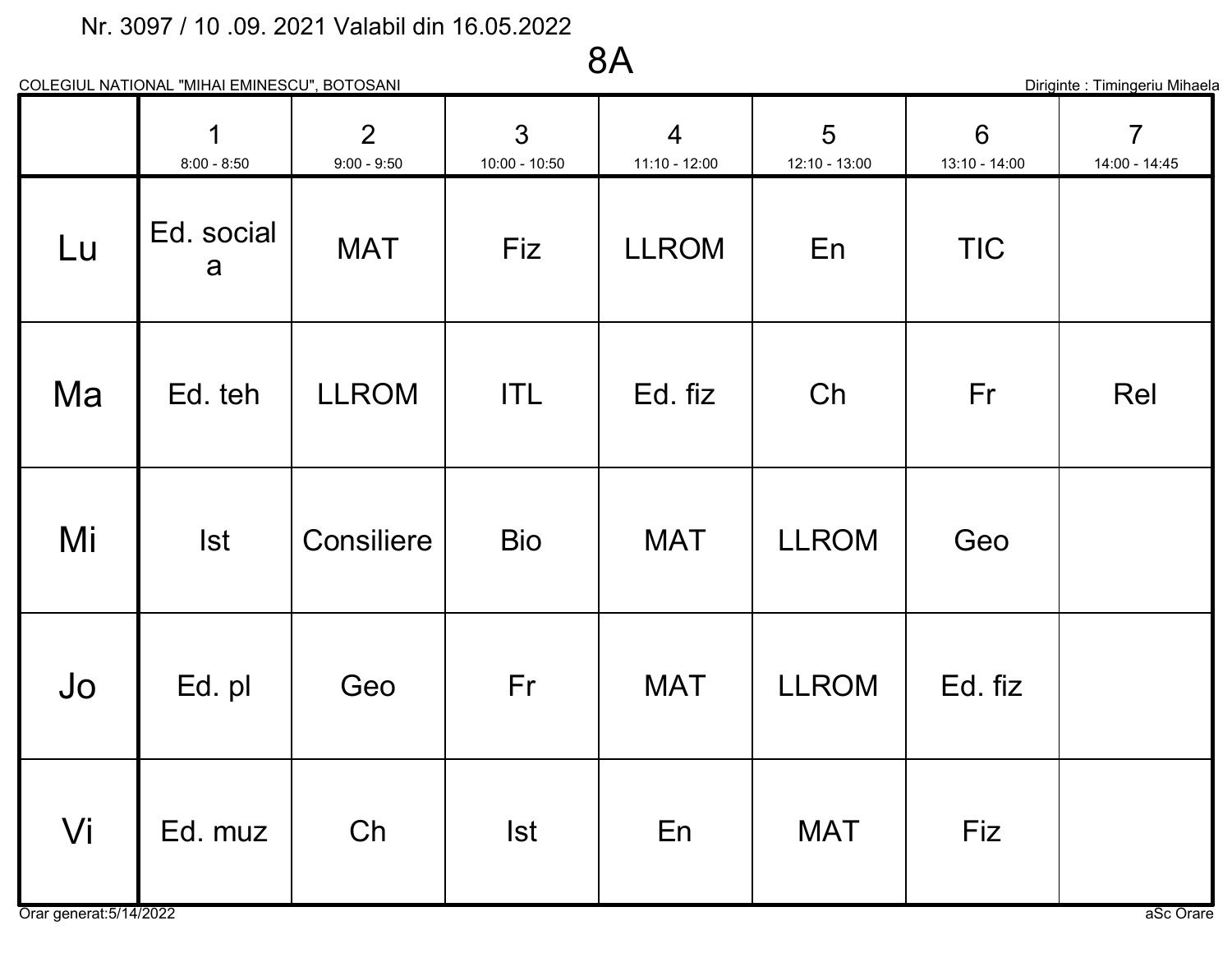8B

COLEGIUL NATIONAL "MIHAI EMINESCU", BOTOSANI

Diriginte : Suceveanu Andreea

|    | $\mathbf 1$<br>$8:00 - 8:50$ | $\overline{2}$<br>$9:00 - 9:50$ | $\mathbf{3}$<br>$10:00 - 10:50$ | $\overline{4}$<br>11:10 - 12:00 | 5<br>12:10 - 13:00 | 6<br>13:10 - 14:00 | $\overline{7}$<br>14:00 - 14:45 |
|----|------------------------------|---------------------------------|---------------------------------|---------------------------------|--------------------|--------------------|---------------------------------|
| Lu | Ed. muz                      | <b>LLROM</b>                    | <b>MAT</b>                      | Ed. social<br>a                 | Rel                | Ch                 |                                 |
| Ma | <b>Fiz</b>                   | Fr                              | <b>Bio</b>                      | Geo                             | <b>MAT</b>         | Ed. teh            | Ed. fiz                         |
| Mi | Fr                           | C.Mat                           | Ed. fiz                         | <b>LLROM</b>                    | <b>Ist</b>         | En                 |                                 |
| Jo | Fiz                          | <b>LLROM</b>                    | <b>MAT</b>                      | Geo                             | Ed. pl             | <b>Ist</b>         |                                 |
| Vi | Ch                           | <b>LLROM</b>                    | <b>MAT</b>                      | En                              | <b>TIC</b>         | Consiliere         |                                 |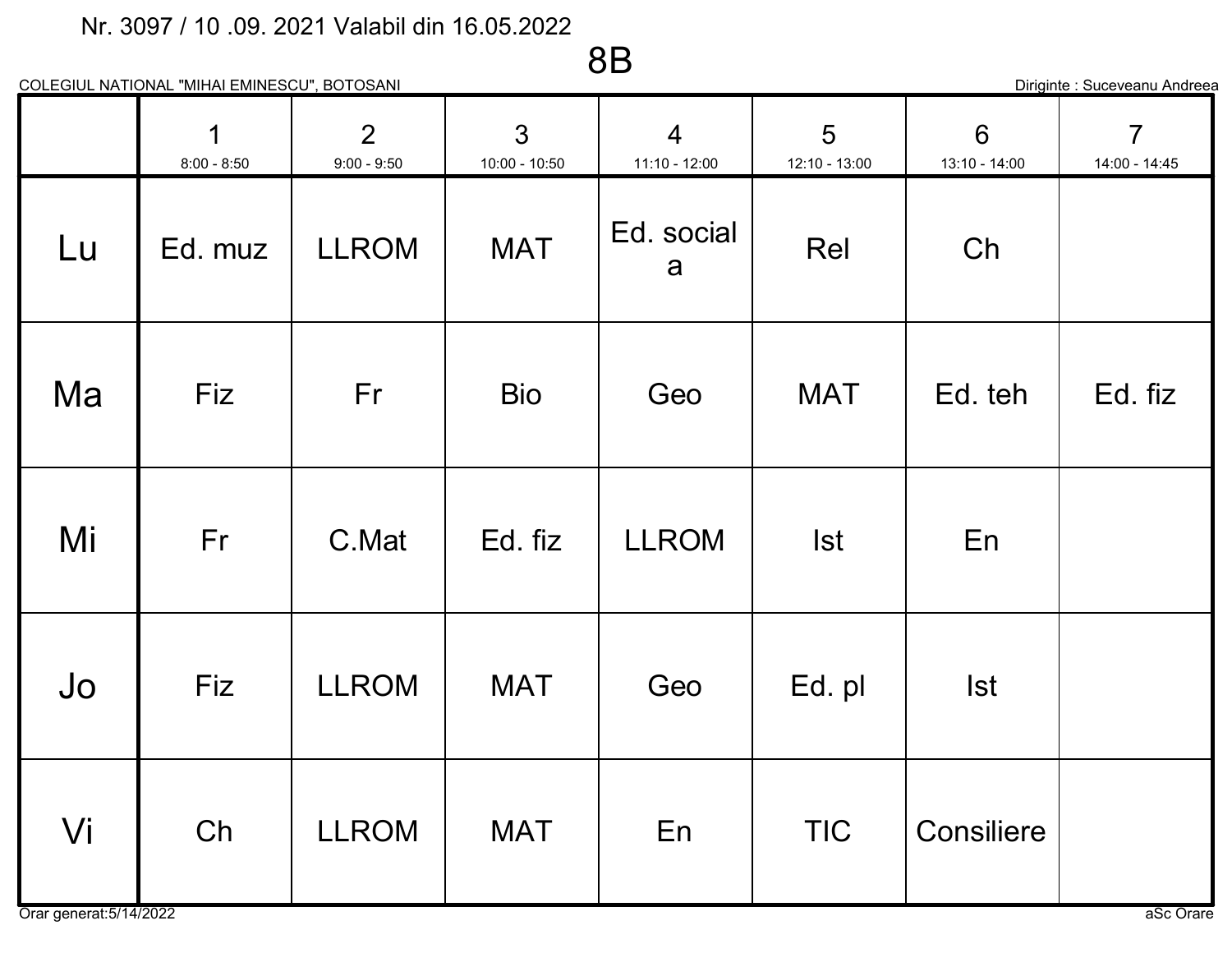# 9A

|    | $\overline{1}$<br>$8:00 - 8:50$ | $\overline{2}$<br>$9:00 - 9:50$ | $\mathbf{3}$<br>$10:00 - 10:50$ | $\overline{4}$<br>$11:10 - 12:00$ | 5<br>12:10 - 13:00 | $6\phantom{1}$<br>13:10 - 14:00 | $\overline{7}$<br>14:00 - 14:45 |
|----|---------------------------------|---------------------------------|---------------------------------|-----------------------------------|--------------------|---------------------------------|---------------------------------|
| Lu | Rel                             | Fiz                             | Ch                              | <b>LLROM</b>                      | Log                | <b>MAT</b>                      |                                 |
| Ma | Ch                              | En                              | <b>MAT</b>                      | <b>LLROM</b>                      | Ed. viz.           |                                 |                                 |
|    |                                 |                                 |                                 |                                   | Ed. muz            | <b>Bio</b>                      |                                 |
| Mi | <b>TIC</b>                      | <b>LLROM</b>                    | <b>MAT</b>                      | Fiz                               | En                 |                                 |                                 |
| Jo | Fiz                             | Inf                             | <b>LLROM</b>                    | Fr                                | <b>MAT</b>         | <b>TIC</b>                      |                                 |
| Vi | Geo                             | <b>MAT</b>                      | Fr                              | <b>Bio</b>                        | <b>Ist</b>         | Ed. fiz                         |                                 |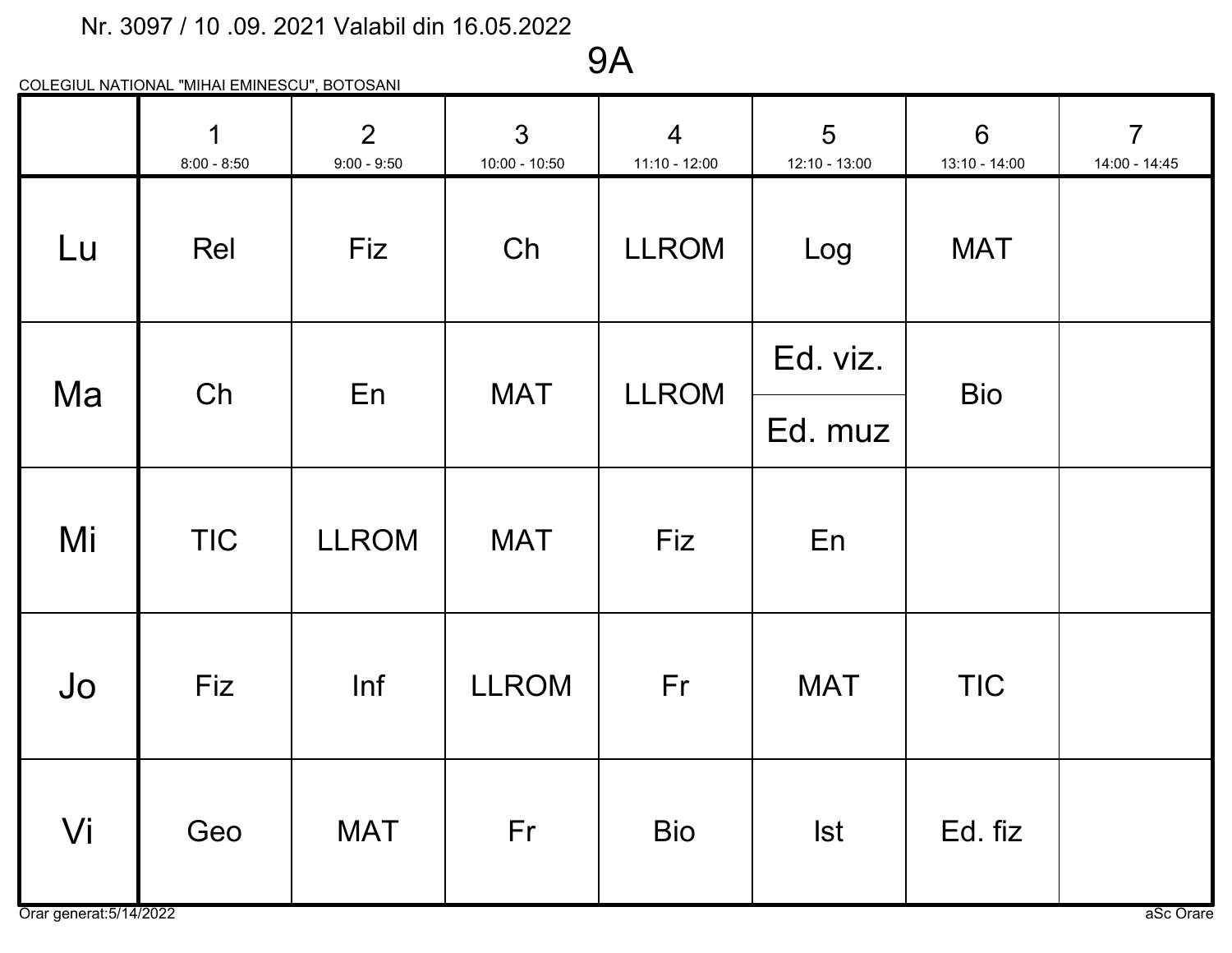9B

|    | $\overline{1}$<br>$8:00 - 8:50$ | $\overline{2}$<br>$9:00 - 9:50$ | $\mathfrak{S}$<br>$10:00 - 10:50$ | $\overline{4}$<br>11:10 - 12:00 | 5<br>12:10 - 13:00 | $6\phantom{1}6$<br>13:10 - 14:00 | $\overline{7}$<br>14:00 - 14:45 |
|----|---------------------------------|---------------------------------|-----------------------------------|---------------------------------|--------------------|----------------------------------|---------------------------------|
|    |                                 |                                 |                                   | Ed. viz.                        |                    | <b>LLROM</b>                     |                                 |
| Lu | En                              | Fiz                             | <b>MAT</b>                        | Ed. muz                         | <b>TIC</b>         |                                  |                                 |
| Ma | Fr                              | <b>TIC</b>                      | <b>MAT</b>                        | Rel                             | Fiz                | <b>LLROM</b>                     |                                 |
| Mi | <b>MAT</b>                      | <b>Bio</b>                      | Log                               | Geo                             | Fiz                | <b>LLROM</b>                     |                                 |
| Jo | <b>MAT</b>                      | Fr                              | En                                | Ch                              | <b>LLROM</b>       | <b>Ist</b>                       |                                 |
| Vi | <b>MAT</b>                      | Inf                             | Ed. fiz                           | <b>Bio</b>                      | Ch                 |                                  |                                 |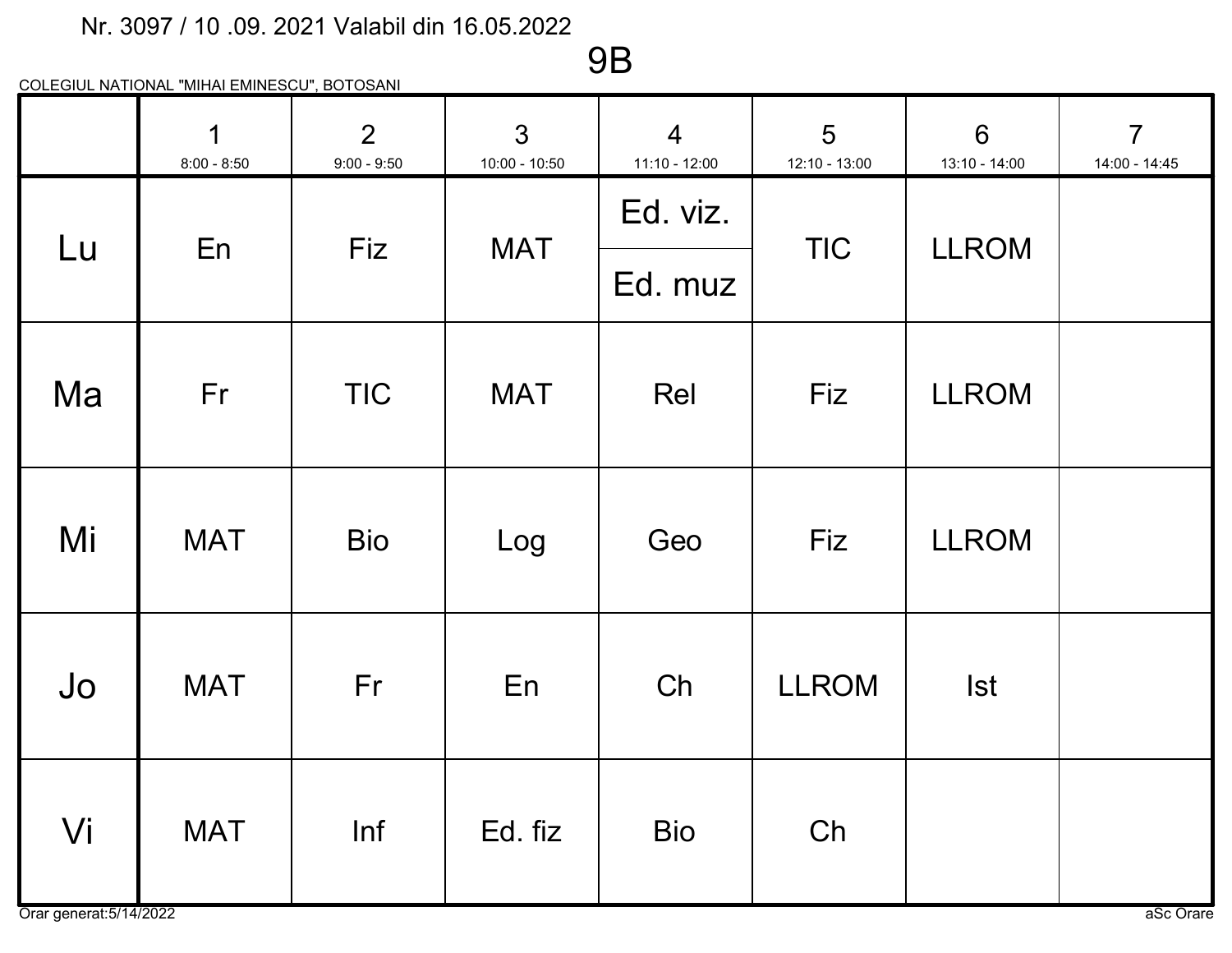9C

|    | $\mathbf 1$<br>$8:00 - 8:50$ | $\overline{2}$<br>$9:00 - 9:50$ | $\mathbf{3}$<br>$10:00 - 10:50$ | $\overline{4}$<br>$11:10 - 12:00$ | 5<br>12:10 - 13:00 | $6\phantom{1}$<br>13:10 - 14:00 | $\overline{7}$<br>14:00 - 14:45 |
|----|------------------------------|---------------------------------|---------------------------------|-----------------------------------|--------------------|---------------------------------|---------------------------------|
| Lu | Fiz                          | <b>Bio</b>                      | <b>MAT</b>                      | <b>TIC</b>                        | <b>LLROM</b>       | Fr                              |                                 |
| Ma | <b>LLROM</b>                 | Ed. fiz                         | Ed. viz.                        | Ch                                | <b>MAT</b>         | En                              |                                 |
|    |                              |                                 | Ed. muz                         |                                   |                    |                                 |                                 |
| Mi | Fiz                          | Inf                             | <b>MAT</b>                      | <b>Ist</b>                        | En                 |                                 |                                 |
| Jo | <b>Bio</b>                   | Rel                             | Log                             | Fiz                               | <b>MAT</b>         | <b>LLROM</b>                    |                                 |
| Vi | <b>MAT</b>                   | Geo                             | <b>TIC</b>                      | <b>LLROM</b>                      | Fr                 | Ch                              |                                 |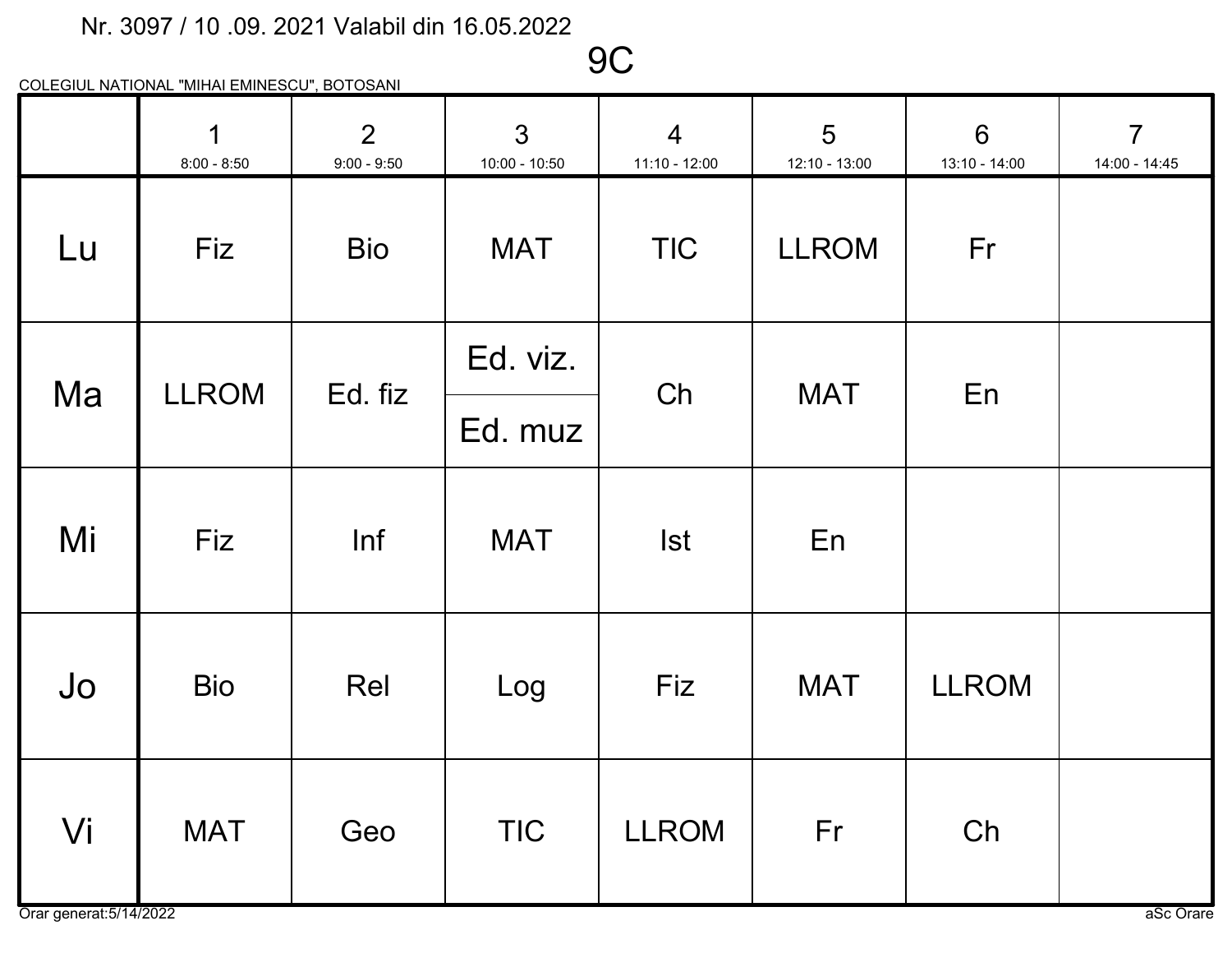# 9D

|    | $\overline{1}$<br>$8:00 - 8:50$ | $\overline{2}$<br>$9:00 - 9:50$  | $\mathbf{3}$<br>$10:00 - 10:50$ | $\overline{4}$<br>$11:10 - 12:00$ | 5<br>12:10 - 13:00 | $6\overline{6}$<br>13:10 - 14:00 | $\overline{7}$<br>14:00 - 14:45 |
|----|---------------------------------|----------------------------------|---------------------------------|-----------------------------------|--------------------|----------------------------------|---------------------------------|
| Lu | Ed. fiz                         | Grupa 1<br>Inf<br>Grupa 2<br>Inf | Fr                              | Log                               | <b>MAT</b>         | <b>LLROM</b>                     |                                 |
|    | En                              | <b>MAT</b>                       | <b>TIC</b>                      | Grupa 1<br>Inf                    | Ed. muz            | <b>LLROM</b>                     | Grupa 1<br>Inf                  |
| Ma |                                 |                                  |                                 | Grupa 2<br>Inf                    | Ed. viz.           |                                  |                                 |
| Mi | Inf                             | <b>LLROM</b>                     | Rel                             | Ch                                | <b>Fiz</b>         | <b>TIC</b>                       |                                 |
| Jo | En                              | <b>Fiz</b>                       | <b>Ist</b>                      | <b>MAT</b>                        | Fr                 | <b>Bio</b>                       | Grupa 2<br>Inf                  |
| Vi | <b>MAT</b>                      | <b>LLROM</b>                     | Fiz                             | Ch                                | <b>Bio</b>         | Geo                              |                                 |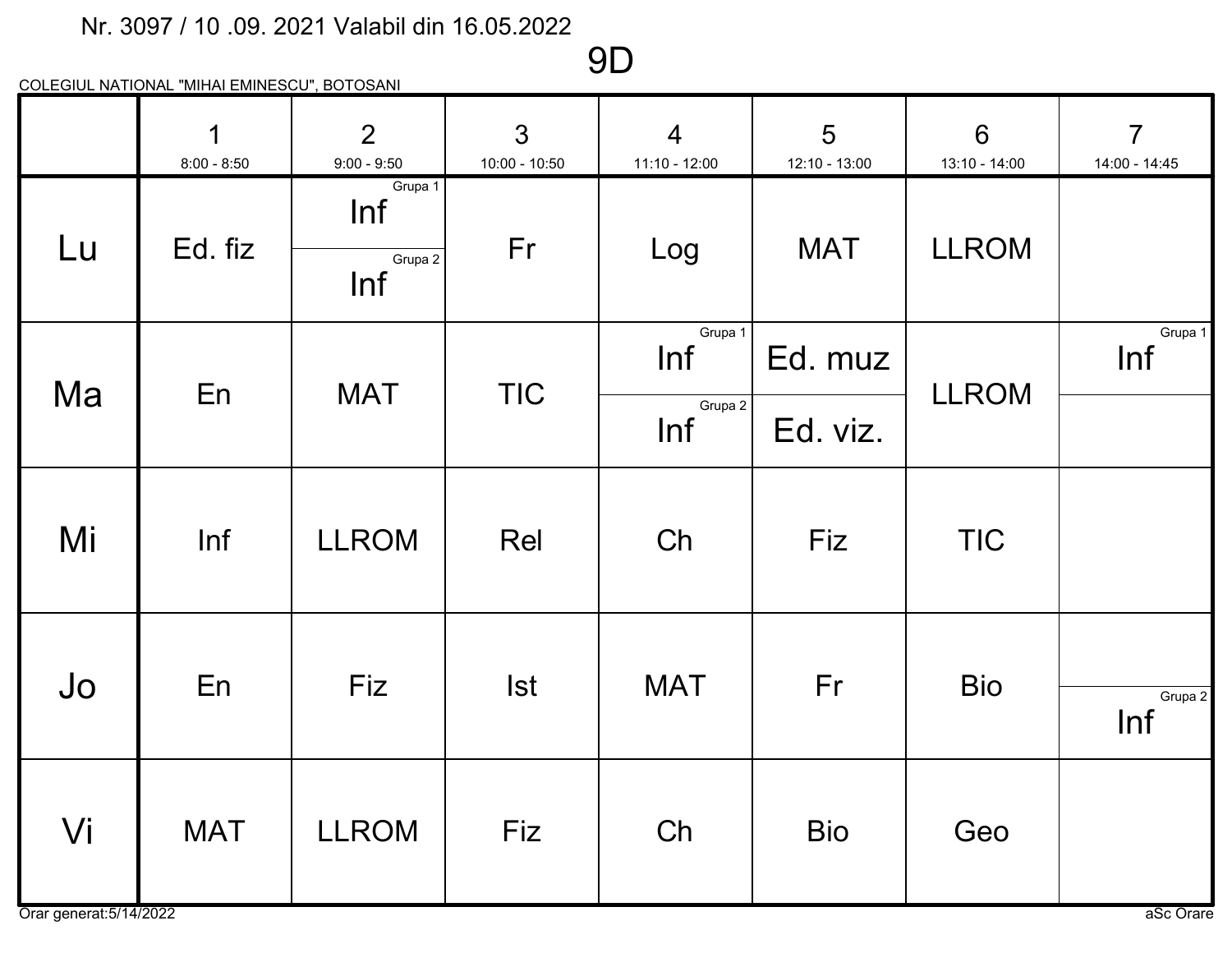# 9E

|    | $\mathbf 1$<br>$8:00 - 8:50$ | $\overline{2}$<br>$9:00 - 9:50$ | $\mathfrak{S}$<br>$10:00 - 10:50$ | $\overline{4}$<br>11:10 - 12:00 | 5<br>12:10 - 13:00 | $6\phantom{1}$<br>13:10 - 14:00 | $\overline{7}$<br>14:00 - 14:45 |
|----|------------------------------|---------------------------------|-----------------------------------|---------------------------------|--------------------|---------------------------------|---------------------------------|
| Lu | Fr                           | Log                             | <b>LLROM</b>                      | <b>MAT</b>                      | Ed. fiz            |                                 |                                 |
| Ma | Fiz                          | <b>LLROM</b>                    | <b>MAT</b>                        | Ch                              | Inf                | <b>TIC</b>                      |                                 |
| Mi | <b>Bio</b>                   | Ch                              | <b>TIC</b>                        | Ed. muz                         | Geo                | Fiz                             |                                 |
|    |                              |                                 |                                   | Ed. viz.                        |                    |                                 |                                 |
| Jo | Fiz                          | Rel                             | <b>MAT</b>                        | En                              | <b>LLROM</b>       | Fr                              |                                 |
| Vi | <b>MAT</b>                   | <b>Ist</b>                      | En                                | <b>LLROM</b>                    | Ch                 | <b>Bio</b>                      |                                 |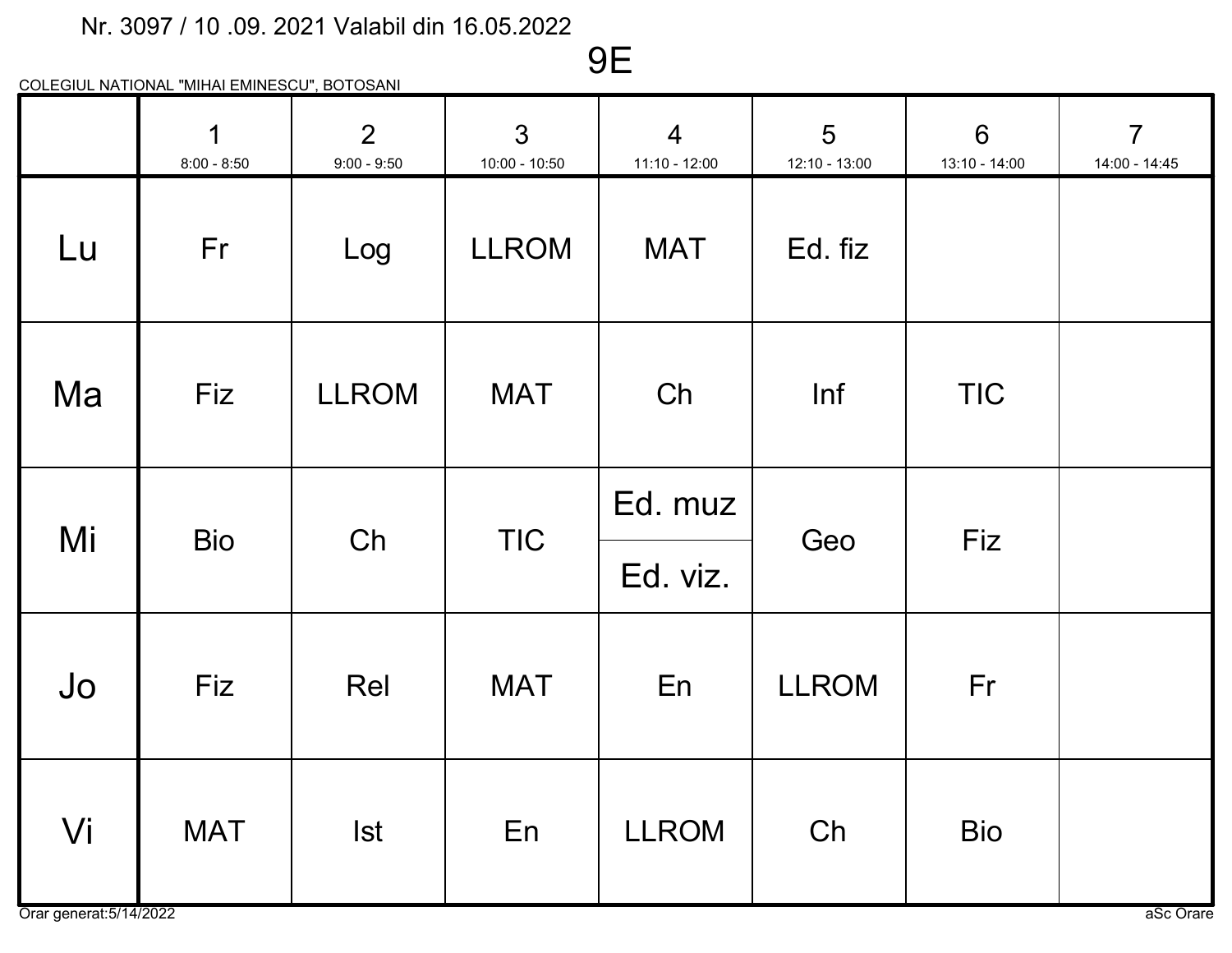COLEGIUL NATIONAL "MIHAI EMINESCU", BOTOSANI

|    | $\overline{1}$<br>$8:00 - 8:50$ | $\overline{2}$<br>$9:00 - 9:50$ | $\overline{3}$<br>$10:00 - 10:50$ | $\overline{4}$<br>$11:10 - 12:00$ | 5<br>12:10 - 13:00 | $6\phantom{1}$<br>$13:10 - 14:00$ | $\overline{7}$<br>14:00 - 14:45 |
|----|---------------------------------|---------------------------------|-----------------------------------|-----------------------------------|--------------------|-----------------------------------|---------------------------------|
| Lu | <b>Ist</b>                      | <b>MAT</b>                      | Ch                                | <b>LLROM</b>                      | Fiz                | <b>Bio</b>                        |                                 |
| Ma | <b>TIC</b>                      | Fr                              | En                                | <b>LLROM</b>                      | Ch                 | <b>Bio</b>                        |                                 |
| Mi | <b>TIC</b>                      | <b>MAT</b>                      | En                                | Rel                               | <b>Bio</b>         | <b>Fiz</b>                        |                                 |
| Jo | <b>LLROM</b>                    | Ed. fiz                         | Fiz                               | <b>MAT</b>                        | Log                |                                   |                                 |
|    | Fr                              | Inf                             | <b>LLROM</b>                      |                                   | Ed. muz            | <b>MAT</b>                        |                                 |
| Vi |                                 |                                 |                                   | Geo                               | Ed. viz.           |                                   |                                 |

9F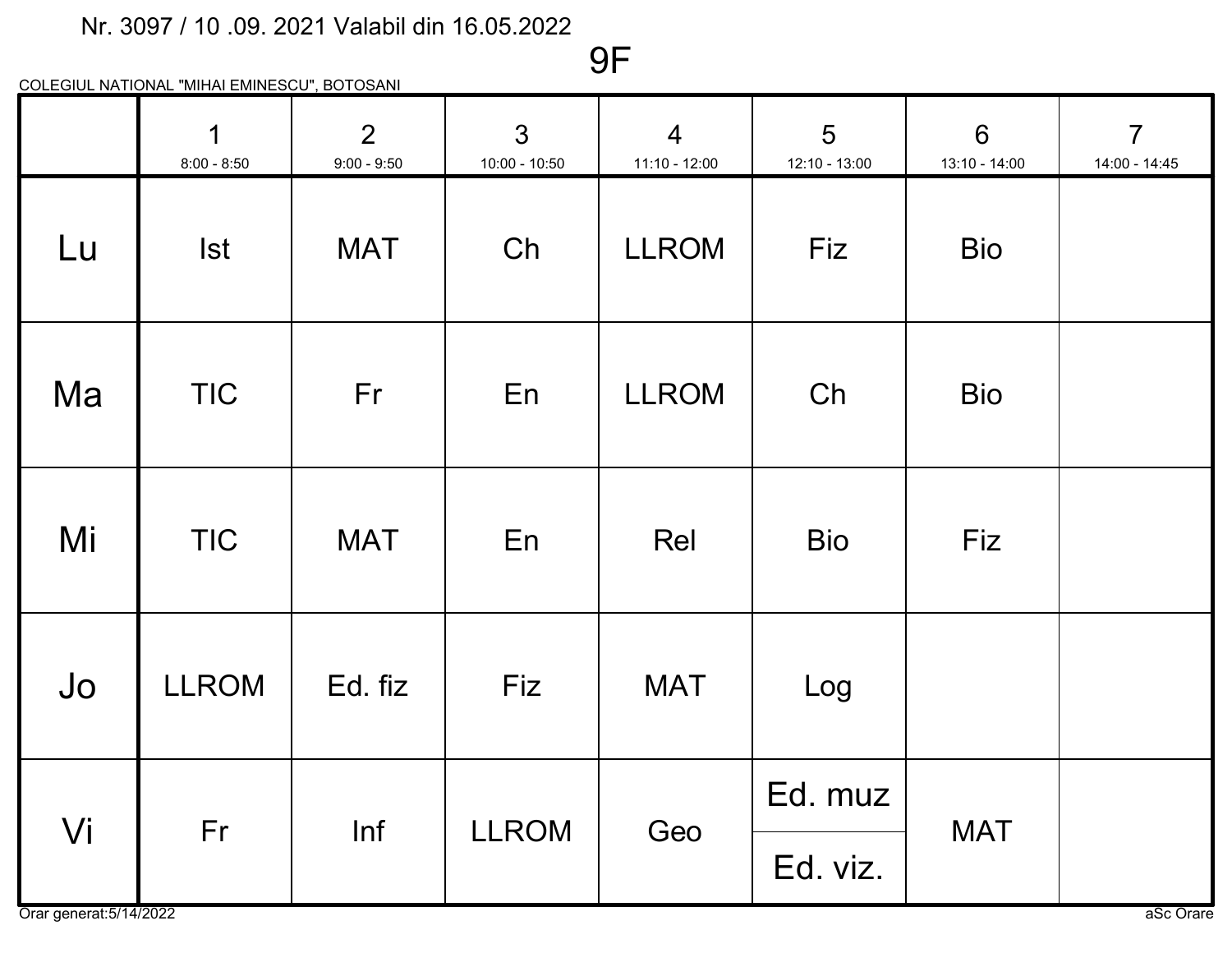9G

|    | $\overline{1}$<br>$8:00 - 8:50$ | $\overline{2}$<br>$9:00 - 9:50$ | $\mathbf{3}$<br>$10:00 - 10:50$ | $\overline{4}$<br>$11:10 - 12:00$ | 5<br>12:10 - 13:00 | $6\phantom{1}$<br>13:10 - 14:00 | $\overline{7}$<br>14:00 - 14:45 |
|----|---------------------------------|---------------------------------|---------------------------------|-----------------------------------|--------------------|---------------------------------|---------------------------------|
| Lu | <b>MAT</b>                      | Ed. viz.                        | En                              | Ch                                | <b>LLROM</b>       | Ed. fiz                         |                                 |
| Ma | Ed. muz                         | Geo                             | <b>Ist</b>                      | <b>TIC</b>                        | <b>LLROM</b>       | Lat                             |                                 |
| Mi | Rel                             | <b>Bio</b>                      | Fr                              | <b>MAT</b>                        | En                 | <b>Ist</b>                      |                                 |
| Jo | <b>LLROM</b>                    | Fiz                             | Log                             | En                                | <b>TIC</b>         |                                 |                                 |
| Vi | <b>LLROM</b>                    | Fr                              | Log                             | <b>Ist</b>                        | Fiz                | Geo                             |                                 |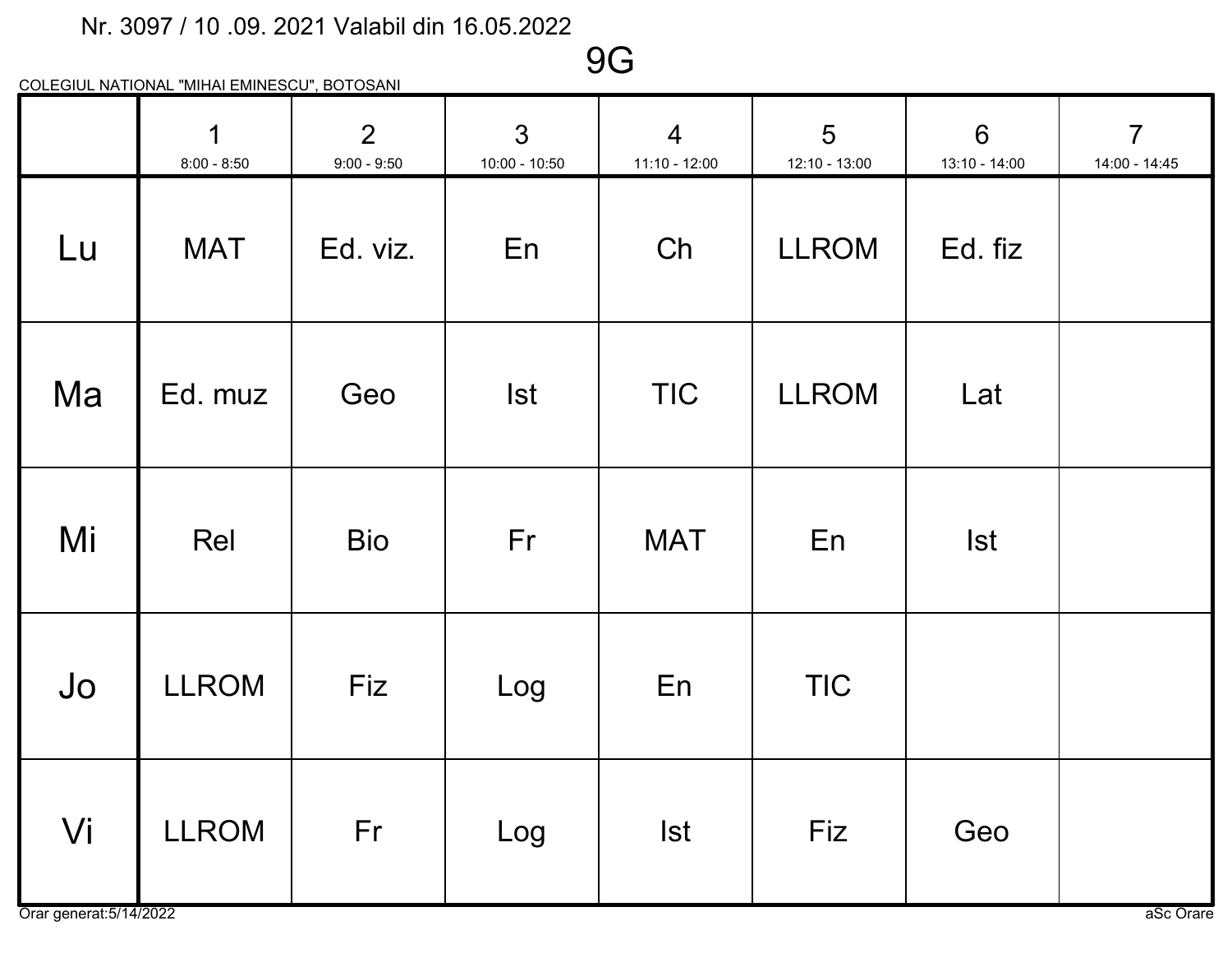# 9H

|    | $\mathbf 1$<br>$8:00 - 8:50$   | $\overline{2}$<br>$9:00 - 9:50$ | $\mathbf{3}$<br>$10:00 - 10:50$ | $\overline{4}$<br>11:10 - 12:00 | 5<br>12:10 - 13:00 | $6\phantom{1}$<br>13:10 - 14:00 | $\overline{7}$<br>14:00 - 14:45 |
|----|--------------------------------|---------------------------------|---------------------------------|---------------------------------|--------------------|---------------------------------|---------------------------------|
| Lu | <b>TIC</b>                     | Geo                             | Grupa 1<br>En<br>Grupa 2<br>En  | En                              | Ch                 | <b>Ist</b>                      |                                 |
| Ma | Ed. viz.                       | <b>Ist</b>                      | Grupa 1<br>En<br>Grupa 2<br>En  | Log                             | <b>LLROM</b>       | Fr                              |                                 |
| Mi | <b>MAT</b>                     | Grupa 1<br>En<br>Grupa 2<br>En  | Grupa 1<br>En<br>Grupa 2<br>En  | Log                             | <b>LLROM</b>       | Fr                              | Fiz                             |
| Jo | <b>MAT</b>                     | <b>TIC</b>                      | Ed. muz                         | Geo                             | <b>LLROM</b>       | <b>Bio</b>                      |                                 |
| Vi | Grupa 1<br>En<br>Grupa 2<br>En | Lat                             | Rel                             | Fiz                             | Ed. fiz            | <b>LLROM</b>                    |                                 |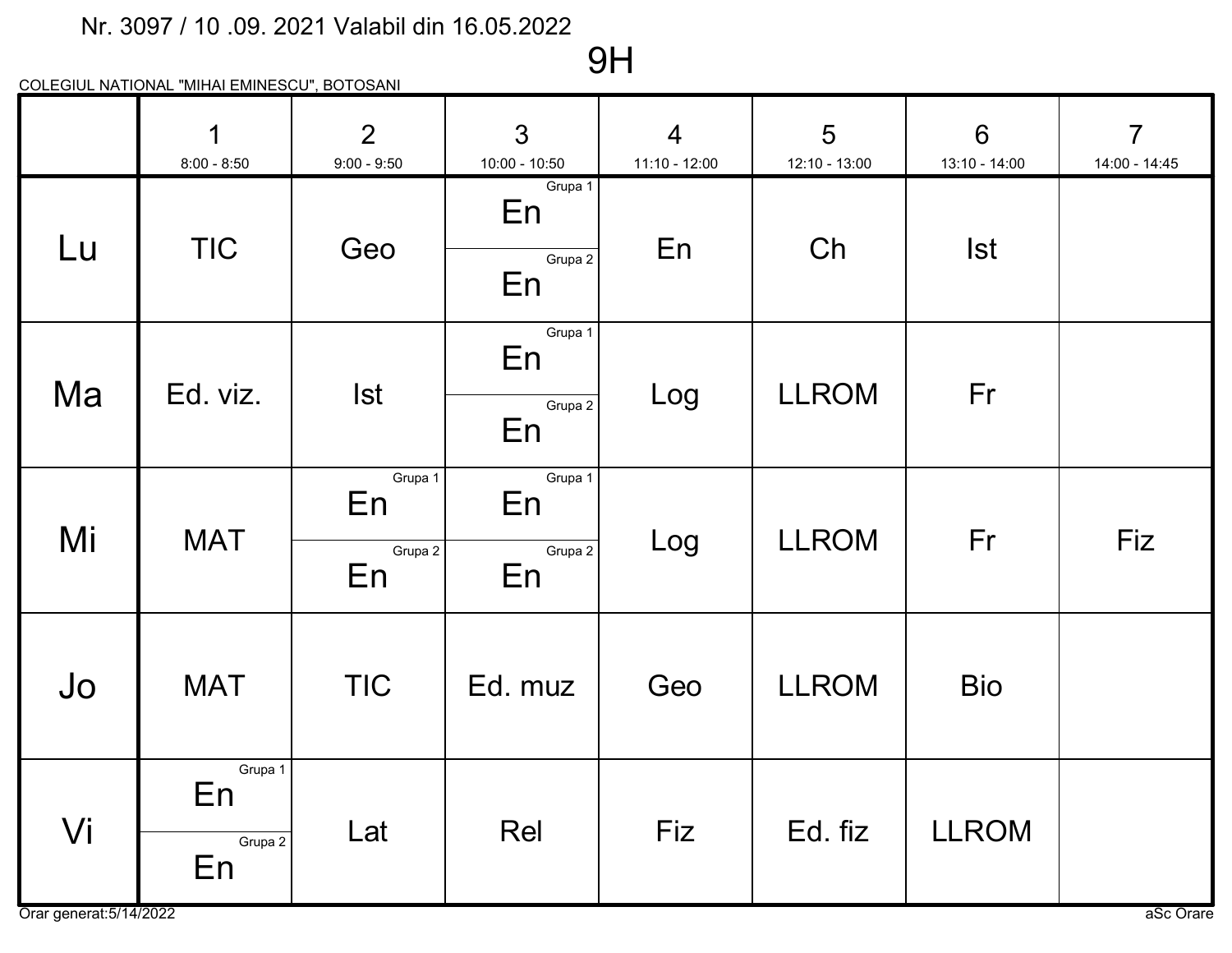# 10A

|    | $\mathbf 1$<br>$8:00 - 8:50$ | 2<br>$9:00 - 9:50$ | $\mathbf{3}$<br>$10:00 - 10:50$ | $\overline{4}$<br>$11:10 - 12:00$ | 5<br>12:10 - 13:00 | $6\phantom{1}$<br>$13:10 - 14:00$ | $\overline{7}$<br>14:00 - 14:45 |
|----|------------------------------|--------------------|---------------------------------|-----------------------------------|--------------------|-----------------------------------|---------------------------------|
| Lu | Ch                           | Rel                | Ed. viz.                        | <b>MAT</b>                        | En                 | Fiz                               |                                 |
|    |                              |                    | Ed. muz                         |                                   |                    |                                   |                                 |
| Ma | Fiz                          | <b>MAT</b>         | Ed. ant                         | Fr                                | <b>Bio</b>         | <b>LLROM</b>                      |                                 |
| Mi | Psh                          | Ed. fiz            | <b>MAT</b>                      | <b>TIC</b>                        | <b>Ist</b>         | <b>LLROM</b>                      |                                 |
| Jo | Ch                           | Geo                | Ed. fiz                         | <b>MAT</b>                        | Inf                | Fiz                               |                                 |
| Vi | <b>MAT</b>                   | En                 | Fr                              | <b>LLROM</b>                      | <b>Bio</b>         |                                   |                                 |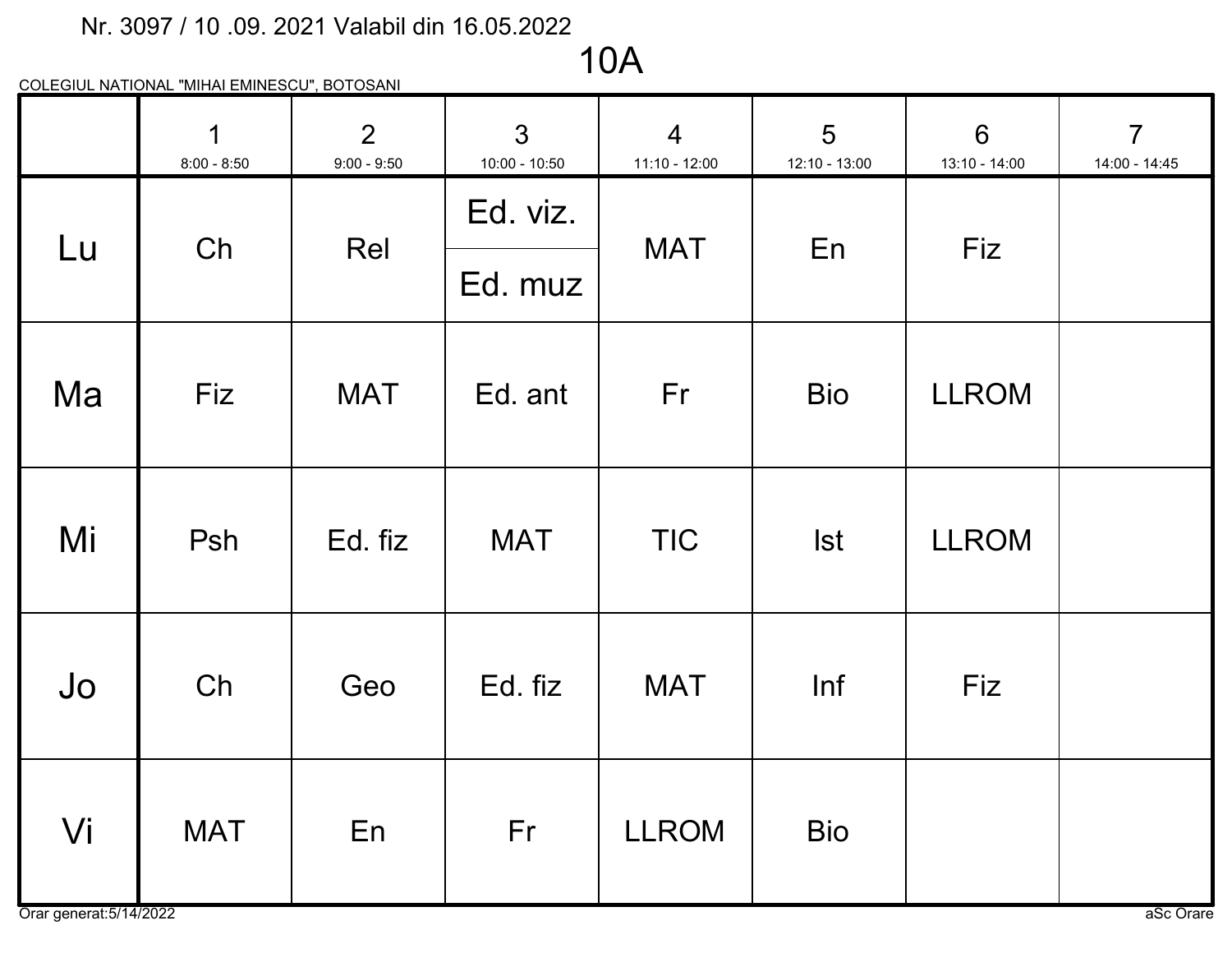### 10B

|    | $\mathbf 1$<br>$8:00 - 8:50$ | 2<br>$9:00 - 9:50$ | $\mathbf{3}$<br>$10:00 - 10:50$ | $\overline{4}$<br>11:10 - 12:00 | $5\overline{)}$<br>12:10 - 13:00 | $6\phantom{1}$<br>13:10 - 14:00 | $\overline{7}$<br>14:00 - 14:45 |
|----|------------------------------|--------------------|---------------------------------|---------------------------------|----------------------------------|---------------------------------|---------------------------------|
| Lu | <b>MAT</b>                   | <b>LLROM</b>       | Psh                             | Fiz                             | Ed. fiz                          |                                 |                                 |
| Ma | En                           | Ed. fiz            | Fr                              | <b>LLROM</b>                    | Geo                              | <b>MAT</b>                      |                                 |
| Mi | <b>LLROM</b>                 | Rel                | <b>Bio</b>                      | <b>MAT</b>                      | <b>TIC</b>                       | Fiz                             |                                 |
| Jo | Ch                           | <b>Bio</b>         | Fr                              | Ed. viz.                        | <b>Ist</b>                       | Ed. ant                         |                                 |
|    |                              |                    |                                 | Ed. muz                         |                                  |                                 |                                 |
| Vi | En                           | Fiz                | Ch                              | <b>LLROM</b>                    | Inf                              | <b>MAT</b>                      |                                 |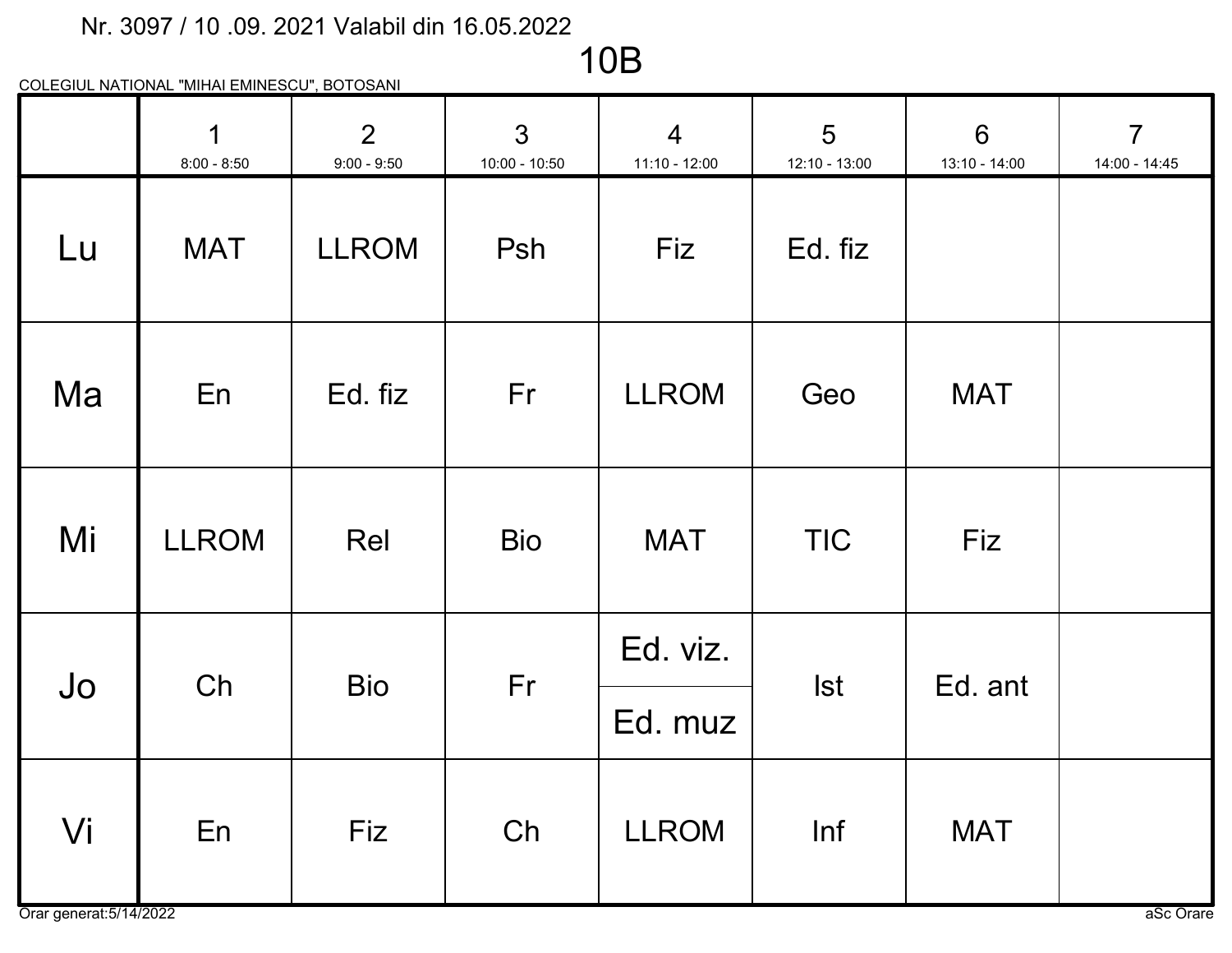10C

|    | $\mathbf 1$<br>$8:00 - 8:50$ | 2<br>$9:00 - 9:50$ | $\overline{3}$<br>10:00 - 10:50 | $\overline{4}$<br>$11:10 - 12:00$ | 5<br>12:10 - 13:00 | $6\phantom{1}$<br>13:10 - 14:00 | $\overline{7}$<br>14:00 - 14:45 |
|----|------------------------------|--------------------|---------------------------------|-----------------------------------|--------------------|---------------------------------|---------------------------------|
| Lu | Ed. ant                      | Fr                 | En                              | Inf                               | <b>MAT</b>         | <b>Bio</b>                      |                                 |
| Ma | <b>Bio</b>                   | <b>LLROM</b>       | Fiz                             | <b>Ist</b>                        | Psh                | <b>MAT</b>                      |                                 |
| Mi | En                           | <b>MAT</b>         | Fiz                             | Ed. viz.                          | Rel                | Ed. fiz                         |                                 |
|    |                              |                    |                                 | Ed. muz                           |                    |                                 |                                 |
| Jo | <b>MAT</b>                   | Ch                 | Fiz                             | <b>LLROM</b>                      | Geo                |                                 |                                 |
| Vi | <b>Fiz</b>                   | <b>TIC</b>         | Fr                              | Ed. fiz                           | <b>LLROM</b>       | Ch                              |                                 |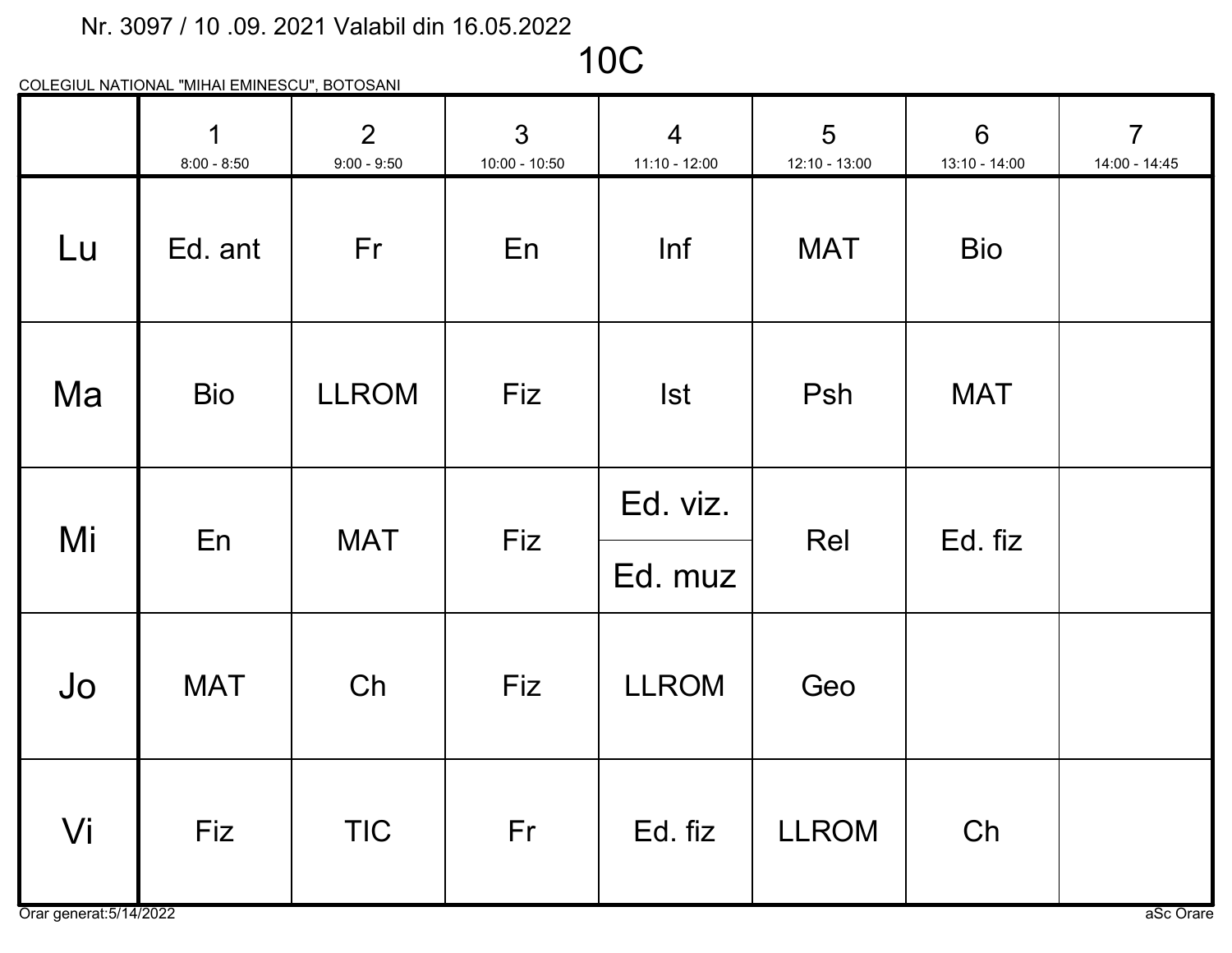# 10D

|    | $\mathbf 1$<br>$8:00 - 8:50$ | 2<br>$9:00 - 9:50$ | $\mathbf{3}$<br>$10:00 - 10:50$ | $\overline{4}$<br>$11:10 - 12:00$ | 5<br>12:10 - 13:00 | $6\phantom{1}$<br>13:10 - 14:00 | $\overline{7}$<br>14:00 - 14:45 |
|----|------------------------------|--------------------|---------------------------------|-----------------------------------|--------------------|---------------------------------|---------------------------------|
| Lu | Fiz                          | <b>Bio</b>         | <b>MAT</b>                      | Grupa 1<br>Inf<br>Grupa 2<br>Inf  | <b>LLROM</b>       | Inf                             |                                 |
| Ma | Geo                          | Fiz                | <b>MAT</b>                      | <b>LLROM</b>                      | <b>Ist</b>         | Ch                              | <b>TIC</b>                      |
| Mi | Ed. ant                      | En                 | Ed. fiz                         | <b>LLROM</b>                      | <b>Fiz</b>         | <b>Bio</b>                      |                                 |
| Jo | Rel                          | En                 | Ch                              | <b>MAT</b>                        | Ed. fiz            | Fr                              |                                 |
| Vi | <b>MAT</b>                   | Fr                 | Grupa 1<br>Inf<br>Grupa 2       | Psh                               | Ed. viz.           | Grupa 1<br>Inf<br>Grupa 2       |                                 |
|    |                              |                    | Inf                             |                                   | Ed. muz            | Inf                             |                                 |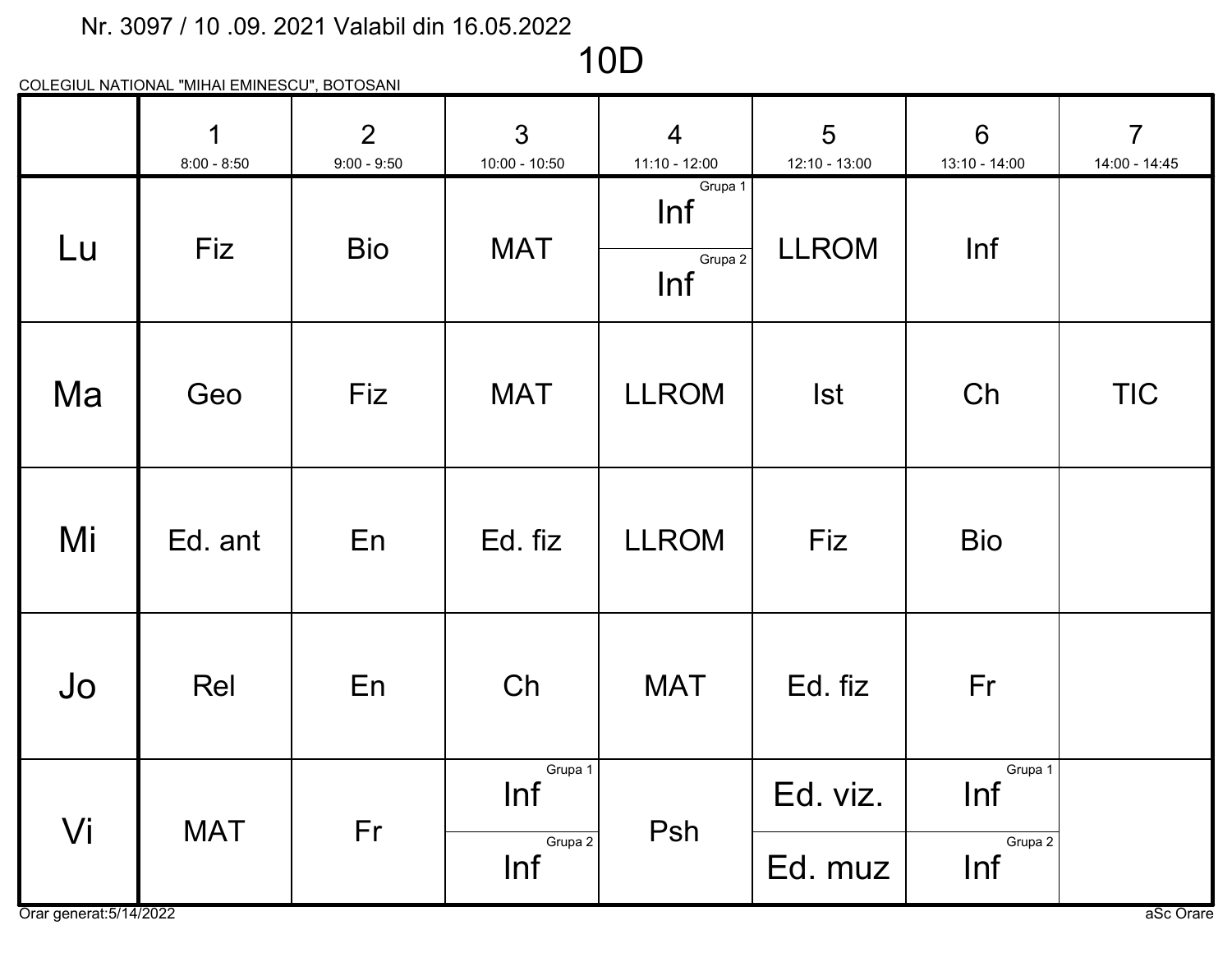# 10E

|    | $\overline{1}$<br>$8:00 - 8:50$ | $\overline{2}$<br>$9:00 - 9:50$ | $\mathbf{3}$<br>$10:00 - 10:50$ | $\overline{4}$<br>11:10 - 12:00 | $5\overline{)}$<br>12:10 - 13:00 | 6<br>13:10 - 14:00 | $\overline{7}$<br>14:00 - 14:45 |
|----|---------------------------------|---------------------------------|---------------------------------|---------------------------------|----------------------------------|--------------------|---------------------------------|
| Lu | <b>MAT</b>                      | Ch                              | <b>Bio</b>                      | Ed. fiz                         | Fiz                              | <b>LLROM</b>       |                                 |
| Ma | <b>LLROM</b>                    | Inf                             | <b>MAT</b>                      | Fr                              | En                               | <b>Ist</b>         |                                 |
| Mi | <b>MAT</b>                      | Psh                             | Rel                             | <b>TIC</b>                      | Ed. fiz                          |                    |                                 |
| Jo | <b>MAT</b>                      | Ed. ant                         | Geo                             | Ed. muz<br>Ed. viz.             | Ch                               | <b>LLROM</b>       |                                 |
| Vi | Fiz                             | Fiz                             | Ch                              | En                              | Fr                               | <b>Bio</b>         |                                 |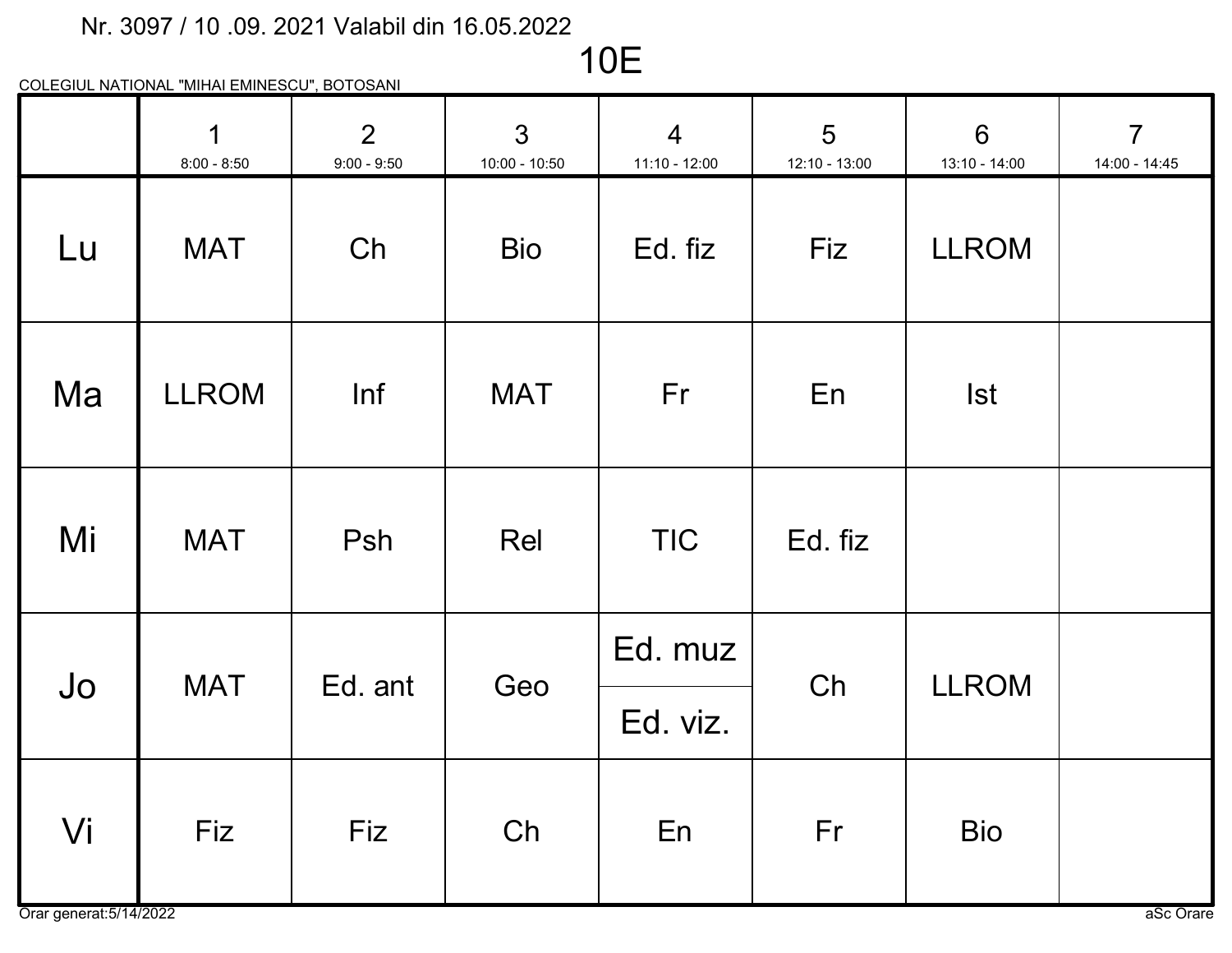### 10F

|    | $\mathbf 1$<br>$8:00 - 8:50$ | $\overline{2}$<br>$9:00 - 9:50$ | $\mathcal{S}$<br>10:00 - 10:50 | $\overline{4}$<br>$11:10 - 12:00$ | 5<br>12:10 - 13:00 | $6\phantom{1}$<br>13:10 - 14:00 | $\overline{7}$<br>14:00 - 14:45 |
|----|------------------------------|---------------------------------|--------------------------------|-----------------------------------|--------------------|---------------------------------|---------------------------------|
| Lu | <b>LLROM</b>                 | <b>Bio</b>                      | Inf                            | Ed. muz                           | <b>MAT</b>         | Ch                              |                                 |
|    |                              |                                 |                                | Ed. viz.                          |                    |                                 |                                 |
| Ma | Ed. fiz                      | Fr                              | <b>Bio</b>                     | <b>MAT</b>                        | Fiz                | Rel                             |                                 |
| Mi | <b>Ist</b>                   | Ed. fiz                         | <b>LLROM</b>                   | Geo                               | Ch                 | En                              |                                 |
| Jo | Fr                           | <b>MAT</b>                      | <b>LLROM</b>                   | Fiz                               | En                 | Psh                             |                                 |
| Vi | <b>TIC</b>                   | Ch                              | <b>MAT</b>                     | Fiz                               | Ed. ant            |                                 |                                 |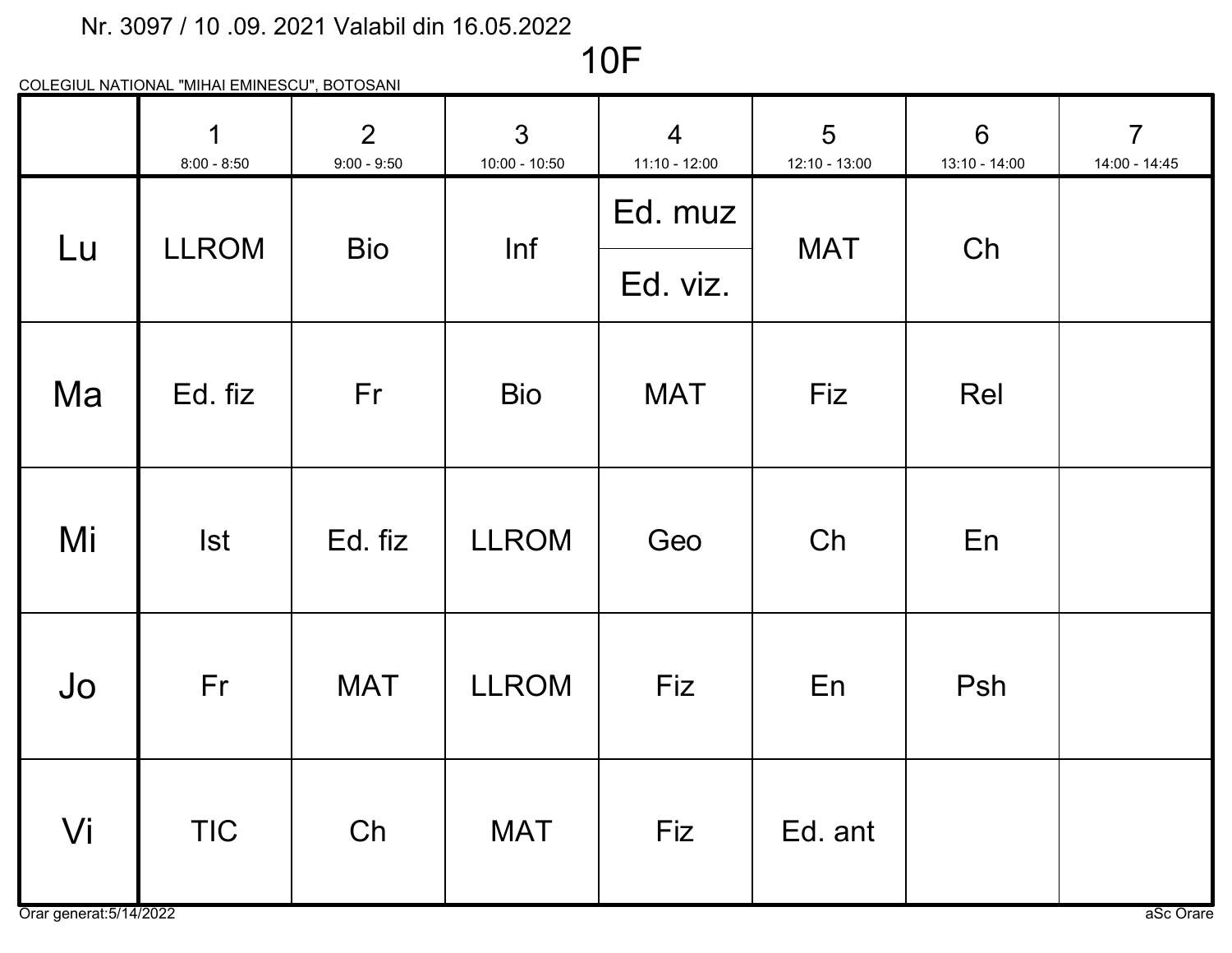### 10G

|    | $\mathbf 1$<br>$8:00 - 8:50$ | $\overline{2}$<br>$9:00 - 9:50$ | $\mathbf{3}$<br>$10:00 - 10:50$ | $\overline{4}$<br>$11:10 - 12:00$ | 5<br>12:10 - 13:00 | $6\phantom{1}6$<br>13:10 - 14:00 | $\overline{7}$<br>14:00 - 14:45 |
|----|------------------------------|---------------------------------|---------------------------------|-----------------------------------|--------------------|----------------------------------|---------------------------------|
| Lu | En                           | Fr                              | Geo                             | Fiz                               | <b>LLROM</b>       | Psh                              |                                 |
| Ma | <b>LLROM</b>                 | <b>Bio</b>                      | Ed. muz                         | Psh                               | En                 | Geo                              |                                 |
|    |                              |                                 | Ed. viz.                        |                                   |                    |                                  |                                 |
| Mi | Fr                           | En                              | <b>MAT</b>                      | <b>Ist</b>                        | Ed. fiz            | <b>LLROM</b>                     |                                 |
| Jo | <b>Ist</b>                   | <b>LLROM</b>                    | <b>TIC</b>                      | Rel                               | <b>MAT</b>         |                                  |                                 |
| Vi | Ed. ant                      | <b>Ist</b>                      | Lat                             | Fiz                               | Ch                 | <b>LLROM</b>                     |                                 |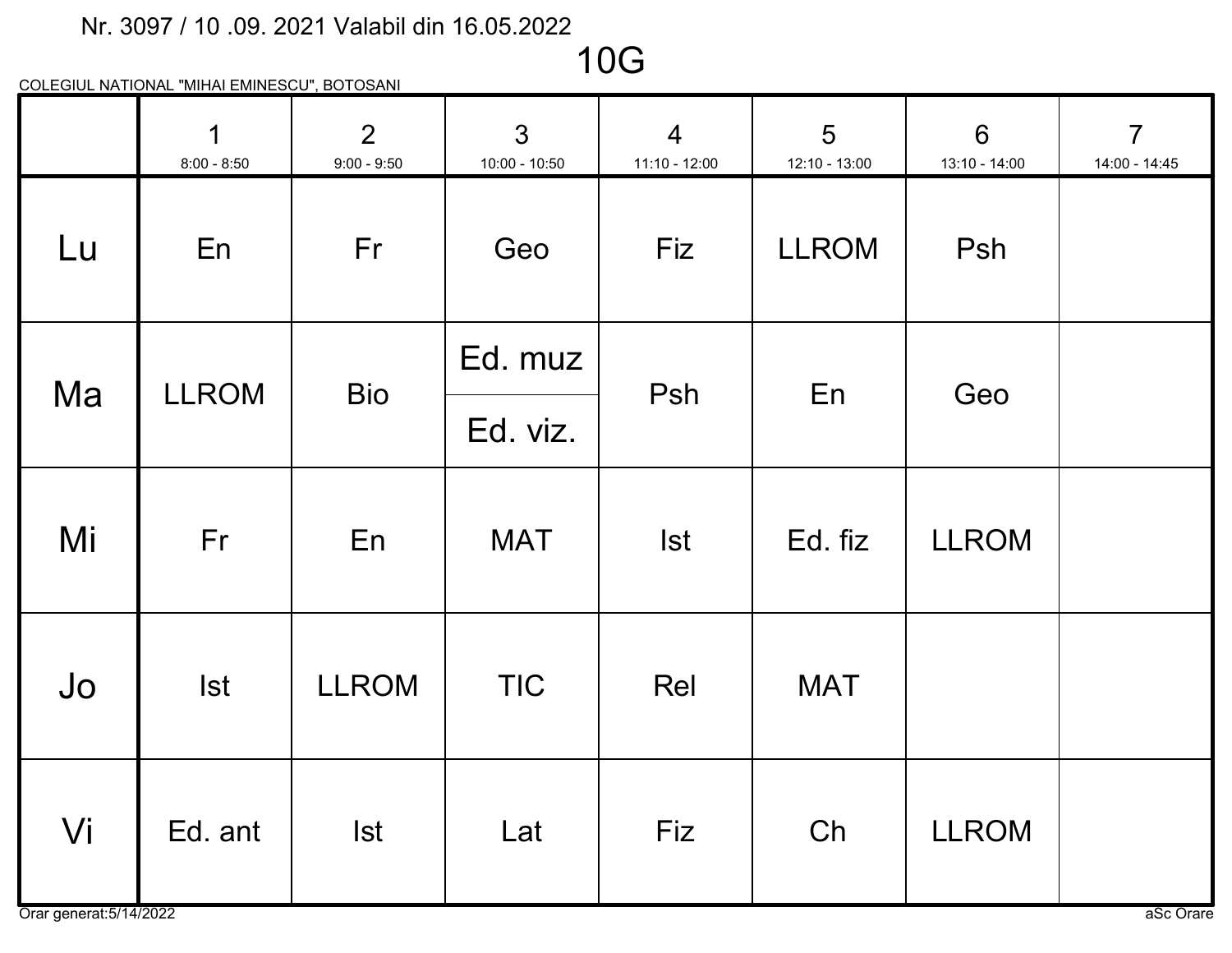# 10H

|    | $\mathbf 1$<br>$8:00 - 8:50$ | $\overline{2}$<br>$9:00 - 9:50$ | $\overline{3}$<br>$10:00 - 10:50$ | $\overline{4}$<br>$11:10 - 12:00$ | 5<br>12:10 - 13:00 | $6\overline{6}$<br>13:10 - 14:00 | $\overline{7}$<br>14:00 - 14:45 |
|----|------------------------------|---------------------------------|-----------------------------------|-----------------------------------|--------------------|----------------------------------|---------------------------------|
| Lu | Psh                          | <b>LLROM</b>                    | Ed. muz                           | Fr                                | En                 | Rel                              | Grupa 1<br>En                   |
|    |                              |                                 | Ed. viz.                          |                                   |                    |                                  |                                 |
| Ma | Ed. ant                      | <b>MAT</b>                      | <b>LLROM</b>                      | Grupa 1<br>En                     | Lat                | <b>Ist</b>                       |                                 |
|    |                              |                                 |                                   | Grupa 2<br>En                     |                    |                                  |                                 |
| Mi | <b>LLROM</b>                 | <b>Ist</b>                      | Fr                                | <b>Bio</b>                        | Geo                | Fiz                              |                                 |
|    |                              |                                 |                                   |                                   |                    |                                  | Grupa 2<br>En                   |
| Jo | <b>TIC</b>                   | Ch                              | Grupa 1<br>En                     | Fiz                               | Psh                | Geo                              |                                 |
|    |                              |                                 | Grupa 2<br>En                     |                                   |                    |                                  |                                 |
| Vi | Ed. fiz                      | Grupa 1<br>En                   | <b>Ist</b>                        | <b>LLROM</b>                      | <b>MAT</b>         | Grupa 1<br>En                    |                                 |
|    |                              | Grupa 2<br>En                   |                                   |                                   |                    | Grupa 2<br>En                    |                                 |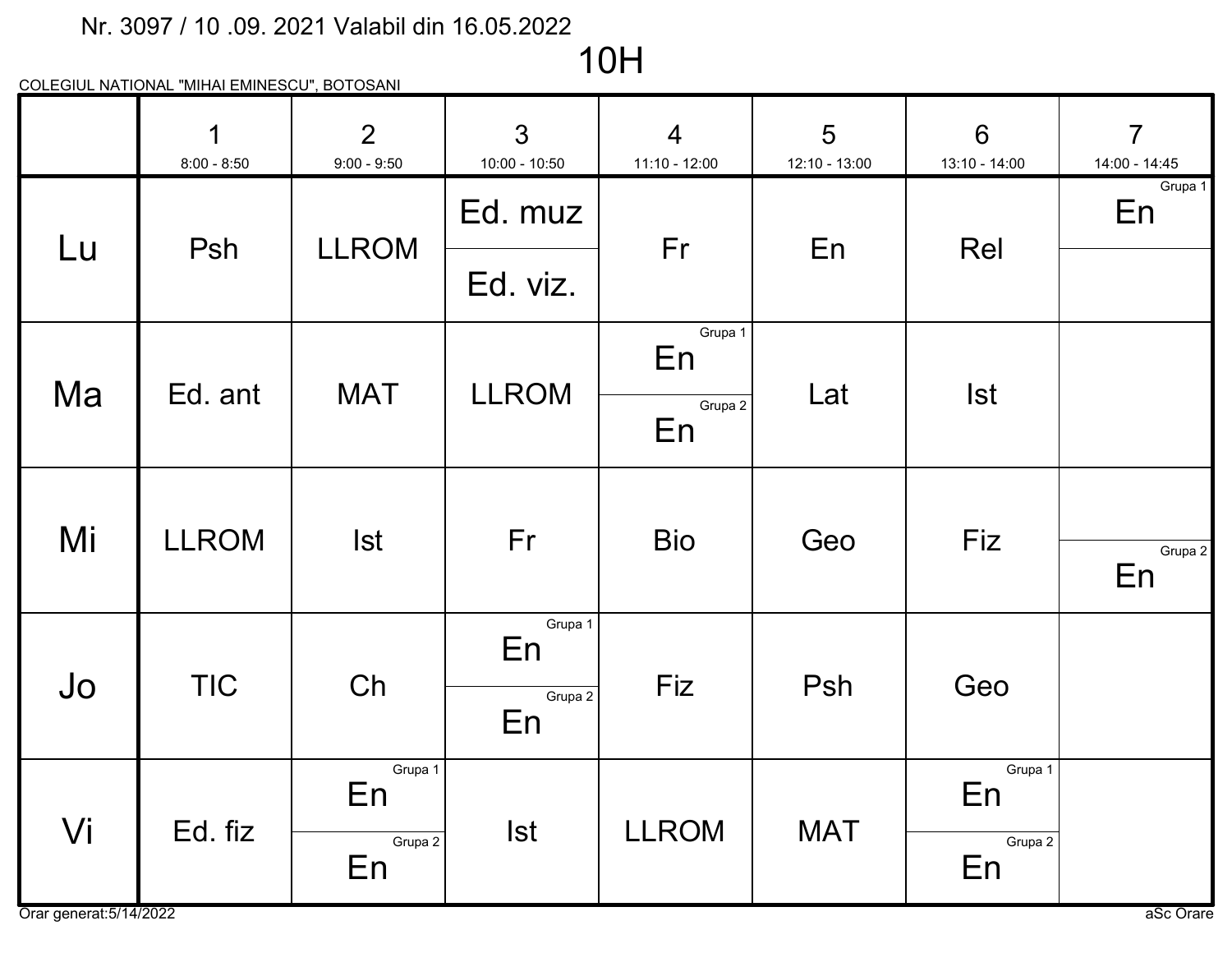11A

|    | $\overline{1}$<br>$8:00 - 8:50$ | $\overline{2}$<br>$9:00 - 9:50$ | $\overline{3}$<br>$10:00 - 10:50$ | $\overline{4}$<br>$11:10 - 12:00$ | $5\overline{)}$<br>12:10 - 13:00 | $6\phantom{a}$<br>13:10 - 14:00 | $\overline{7}$<br>14:00 - 14:45 |
|----|---------------------------------|---------------------------------|-----------------------------------|-----------------------------------|----------------------------------|---------------------------------|---------------------------------|
| Lu | En                              | <b>MAT</b>                      | Fiz                               | Fr                                | <b>Ist</b>                       | <b>LLROM</b>                    |                                 |
| Ma | Geo                             | Fiz                             | Inf                               | <b>Bio</b>                        | <b>MAT</b>                       |                                 |                                 |
| Mi | Rel                             | <b>MAT</b>                      | <b>LLROM</b>                      | En                                | Eco                              | Inf                             |                                 |
| Jo | Ch                              | <b>Bio</b>                      | <b>MAT</b>                        | Inf                               | Fiz                              | <b>LLROM</b>                    |                                 |
| Vi | Fr                              | <b>MAT</b>                      | Fiz                               | Ed. fiz                           | Inf                              |                                 |                                 |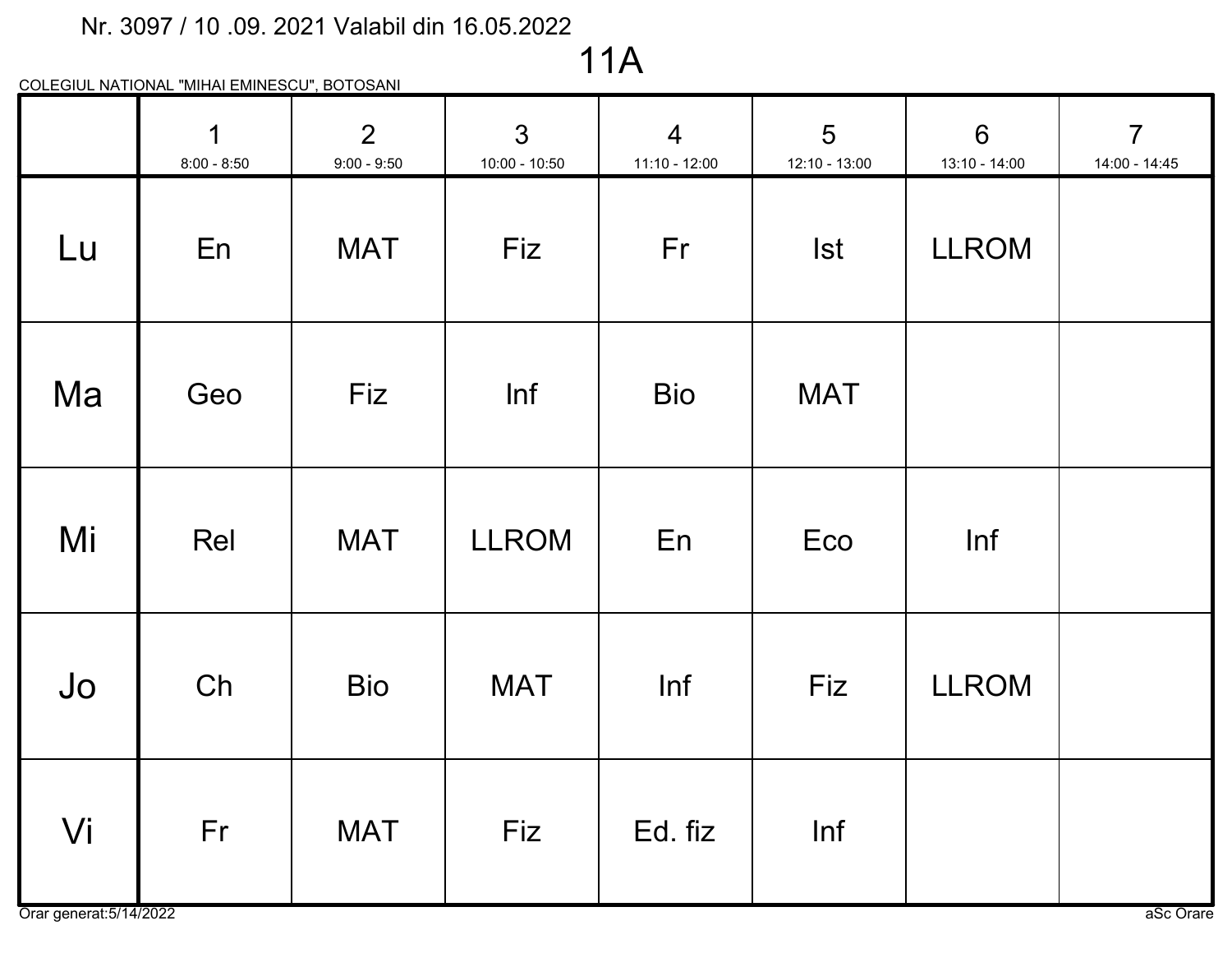# 11B

|    | $\overline{1}$<br>$8:00 - 8:50$ | 2 <sup>1</sup><br>$9:00 - 9:50$ | 3 <sup>1</sup><br>$10:00 - 10:50$ | $\overline{4}$<br>$11:10 - 12:00$ | $5\overline{)}$<br>12:10 - 13:00 | 6<br>13:10 - 14:00 | $\overline{7}$<br>14:00 - 14:45 |
|----|---------------------------------|---------------------------------|-----------------------------------|-----------------------------------|----------------------------------|--------------------|---------------------------------|
| Lu | En                              | <b>MAT</b>                      | <b>Bio</b>                        | Fiz                               | Ch                               |                    |                                 |
| Ma | Rel                             | Eco                             | Fiz                               | Inf                               | <b>MAT</b>                       | <b>Bio</b>         |                                 |
| Mi | <b>MAT</b>                      | Inf                             | <b>LLROM</b>                      | Ch                                | <b>Ist</b>                       | Inf                |                                 |
| Jo | En                              | <b>MAT</b>                      | <b>LLROM</b>                      | Fr                                | Ed. fiz                          |                    |                                 |
| Vi | Fr                              | Inf                             | Fiz                               | <b>MAT</b>                        | Geo                              | <b>LLROM</b>       |                                 |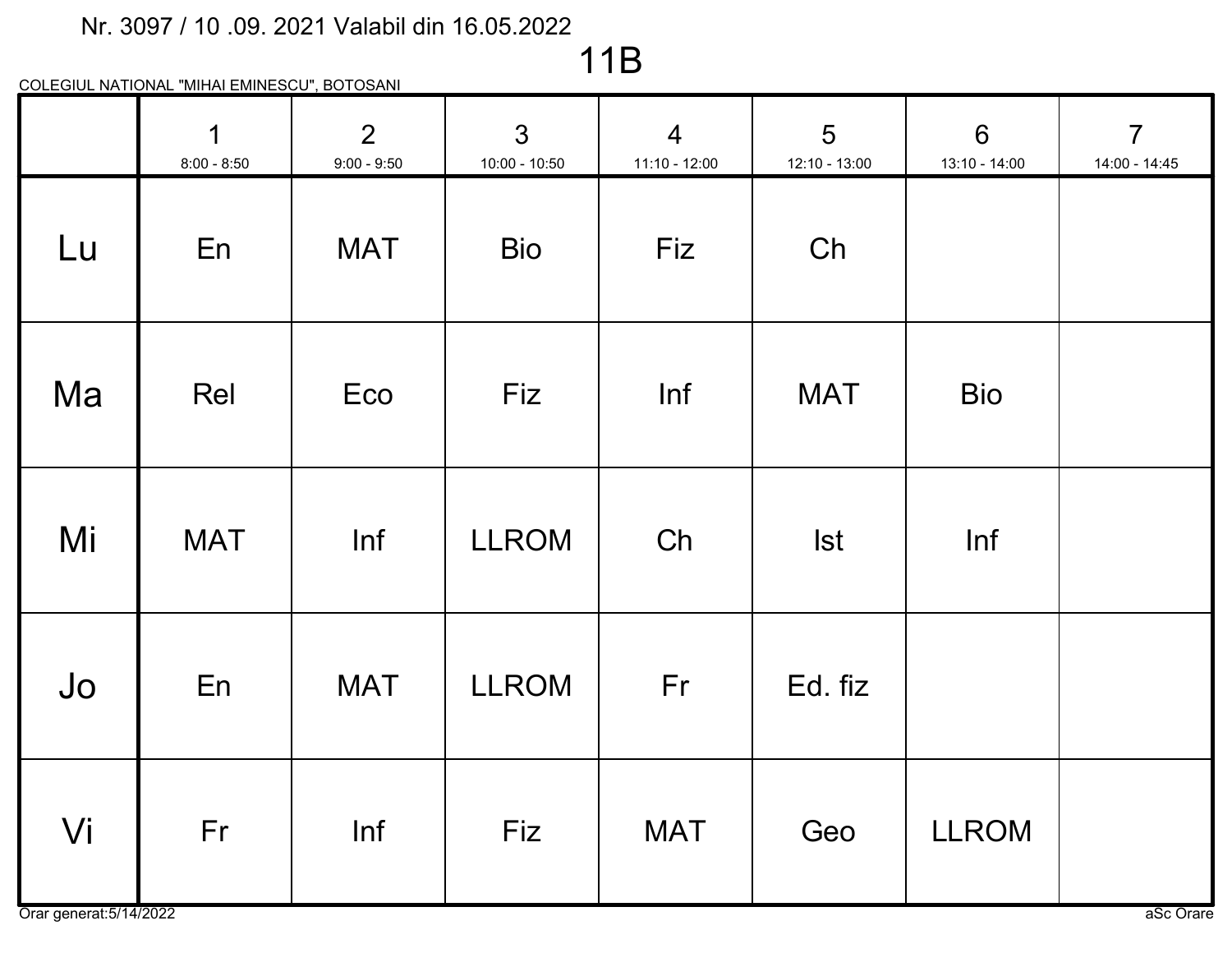11C

|    | $\overline{1}$<br>$8:00 - 8:50$ | 2 <sup>1</sup><br>$9:00 - 9:50$ | $\mathbf{3}$<br>$10:00 - 10:50$ | $\overline{4}$<br>$11:10 - 12:00$ | $5\overline{)}$<br>12:10 - 13:00 | 6<br>13:10 - 14:00 | $7\overline{ }$<br>14:00 - 14:45 |
|----|---------------------------------|---------------------------------|---------------------------------|-----------------------------------|----------------------------------|--------------------|----------------------------------|
| Lu | Inf                             | En                              | Inf                             | <b>MAT</b>                        | <b>LLROM</b>                     | Fiz                |                                  |
| Ma | Fiz                             | Ch                              | Geo                             | <b>Bio</b>                        | <b>LLROM</b>                     | <b>MAT</b>         |                                  |
| Mi | <b>LLROM</b>                    | Fiz                             | Inf                             | Rel                               | <b>MAT</b>                       |                    |                                  |
| Jo | Inf                             | Fr                              | <b>MAT</b>                      | <b>LLROM</b>                      | En                               | Ed. fiz            |                                  |
| Vi | <b>Ist</b>                      | Fiz                             | <b>MAT</b>                      | Eco                               | Fr                               |                    |                                  |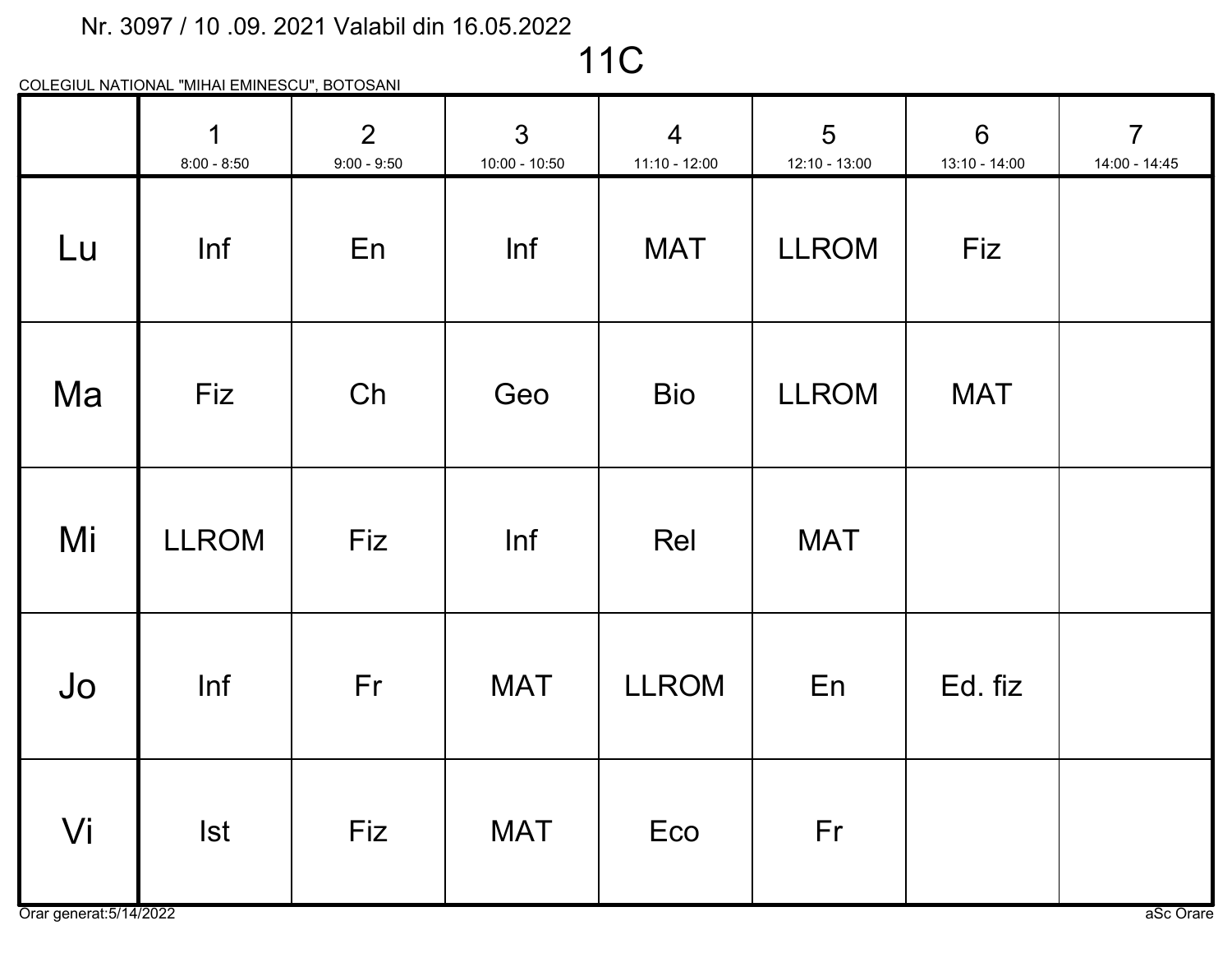# 11D

|    | $\overline{1}$<br>$8:00 - 8:50$ | 2 <sup>1</sup><br>$9:00 - 9:50$  | $\mathbf{3}$<br>$10:00 - 10:50$  | $\overline{4}$<br>$11:10 - 12:00$ | $5\overline{)}$<br>12:10 - 13:00 | $6\phantom{1}$<br>13:10 - 14:00 | $\overline{7}$<br>14:00 - 14:45 |
|----|---------------------------------|----------------------------------|----------------------------------|-----------------------------------|----------------------------------|---------------------------------|---------------------------------|
| Lu | <b>Bio</b>                      | Inf                              | <b>MAT</b>                       | Ed. fiz                           | Fiz                              | Fr                              |                                 |
| Ma | Fr                              | Grupa 1<br>Inf<br>Grupa 2<br>Inf | Grupa 1<br>Inf<br>Grupa 2<br>Inf | <b>LLROM</b>                      | Grupa 1<br>Inf<br>Grupa 2<br>Inf |                                 |                                 |
| Mi | Inf                             | En                               | <b>MAT</b>                       | Fiz                               | <b>LLROM</b>                     |                                 |                                 |
| Jo | Inf                             | En                               | Ch                               | Rel                               | <b>MAT</b>                       | Fiz                             |                                 |
| Vi | Inf                             | Eco                              | <b>Ist</b>                       | <b>MAT</b>                        | Geo                              | <b>LLROM</b>                    |                                 |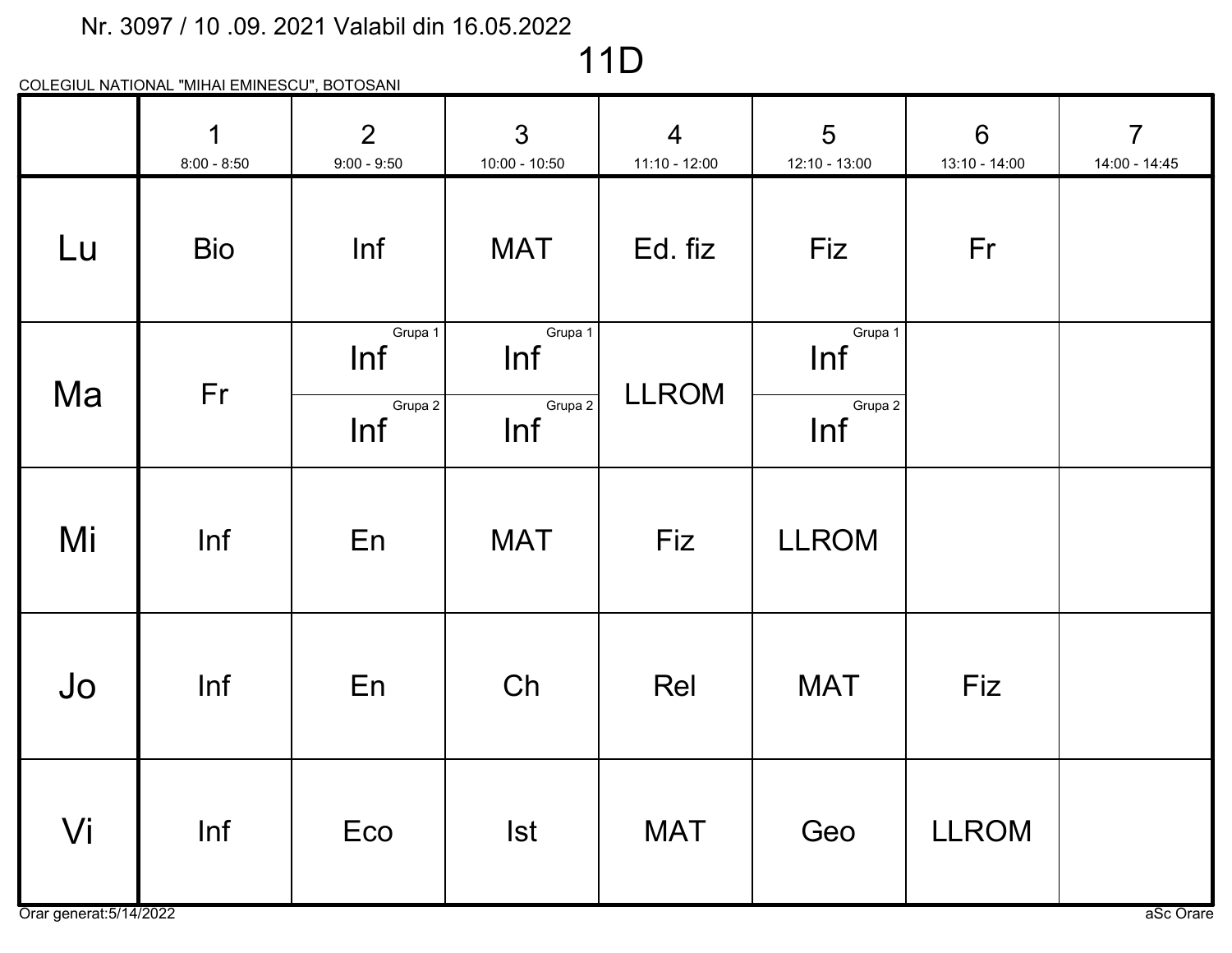# 11E

|    | $\overline{1}$<br>$8:00 - 8:50$ | $\overline{2}$<br>$9:00 - 9:50$ | $\mathbf{3}$<br>$10:00 - 10:50$ | $\overline{4}$<br>$11:10 - 12:00$ | $5\overline{)}$<br>12:10 - 13:00 | $6\phantom{1}$<br>13:10 - 14:00 | $\overline{7}$<br>14:00 - 14:45 |
|----|---------------------------------|---------------------------------|---------------------------------|-----------------------------------|----------------------------------|---------------------------------|---------------------------------|
| Lu | <b>MAT</b>                      | Fr                              | Ch                              | <b>TIC</b>                        | <b>Bio</b>                       |                                 |                                 |
| Ma | <b>LLROM</b>                    | En                              | Ch                              | Fiz                               | <b>TIC</b>                       | Eco                             |                                 |
| Mi | <b>Bio</b>                      | Ch                              | Fiz                             | <b>MAT</b>                        | En                               |                                 |                                 |
| Jo | Fiz                             | Fr                              | <b>Bio</b>                      | <b>LLROM</b>                      | <b>MAT</b>                       | Rel                             |                                 |
| Vi | Fiz                             | <b>Ist</b>                      | <b>LLROM</b>                    | Geo                               | <b>MAT</b>                       | Ed. fiz                         |                                 |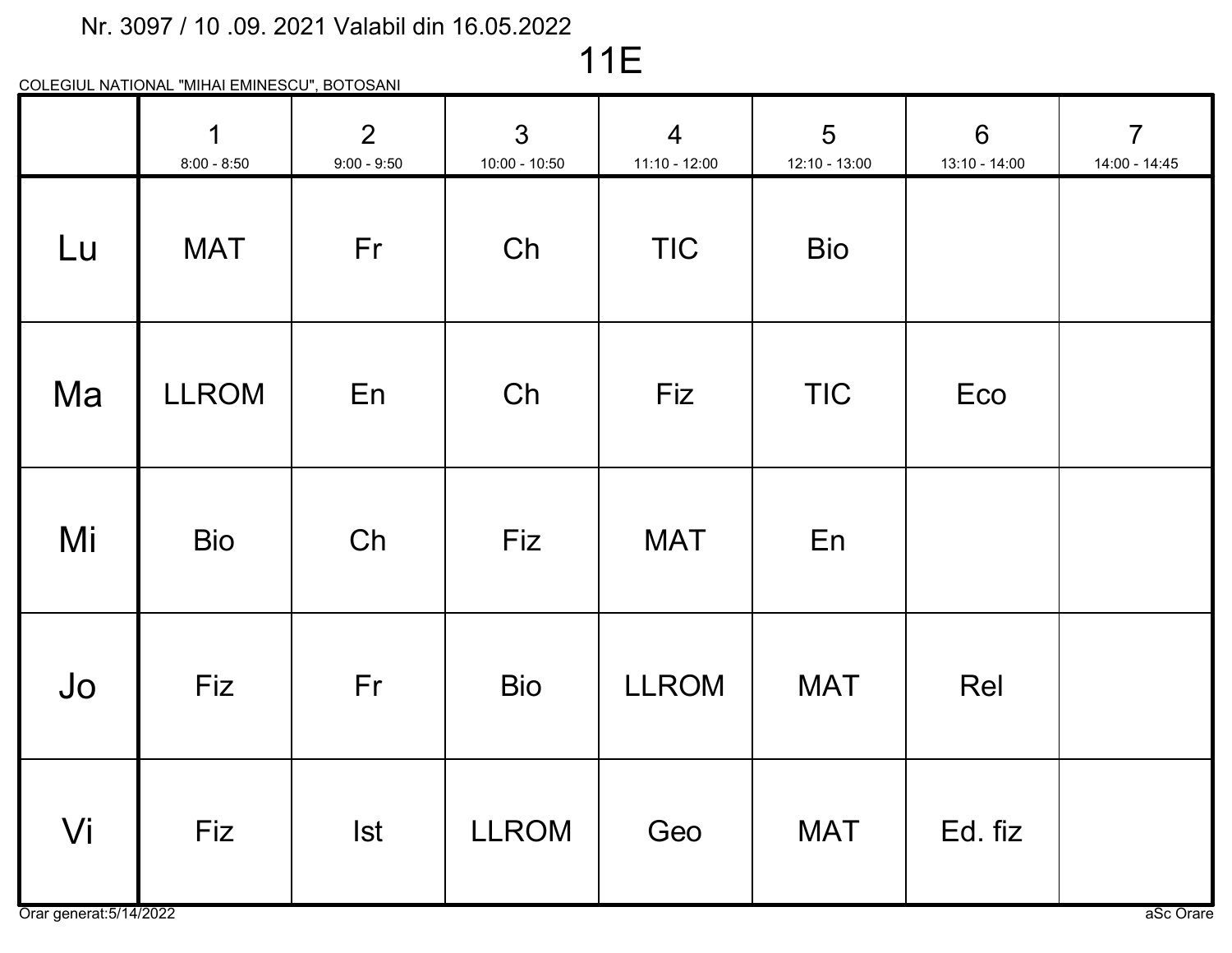# 11F

|    | $\mathbf 1$<br>$8:00 - 8:50$ | $\overline{2}$<br>$9:00 - 9:50$ | $\mathbf{3}$<br>$10:00 - 10:50$ | $\overline{4}$<br>$11:10 - 12:00$ | 5<br>12:10 - 13:00 | $6\phantom{1}$<br>13:10 - 14:00 | $\overline{7}$<br>14:00 - 14:45 |
|----|------------------------------|---------------------------------|---------------------------------|-----------------------------------|--------------------|---------------------------------|---------------------------------|
| Lu | Eco                          | Ch                              | Fr                              | <b>Bio</b>                        | <b>TIC</b>         | <b>MAT</b>                      |                                 |
| Ma | <b>Ist</b>                   | Ch                              | Rel                             | En                                | Fiz                | Fr                              |                                 |
| Mi | En                           | <b>LLROM</b>                    | Fiz                             | <b>Bio</b>                        | <b>MAT</b>         |                                 |                                 |
| Jo | <b>Bio</b>                   | Fiz                             | <b>LLROM</b>                    | Ed. fiz                           | Ch                 | <b>MAT</b>                      |                                 |
| Vi | <b>LLROM</b>                 | Geo                             | <b>MAT</b>                      | <b>TIC</b>                        | Fiz                |                                 |                                 |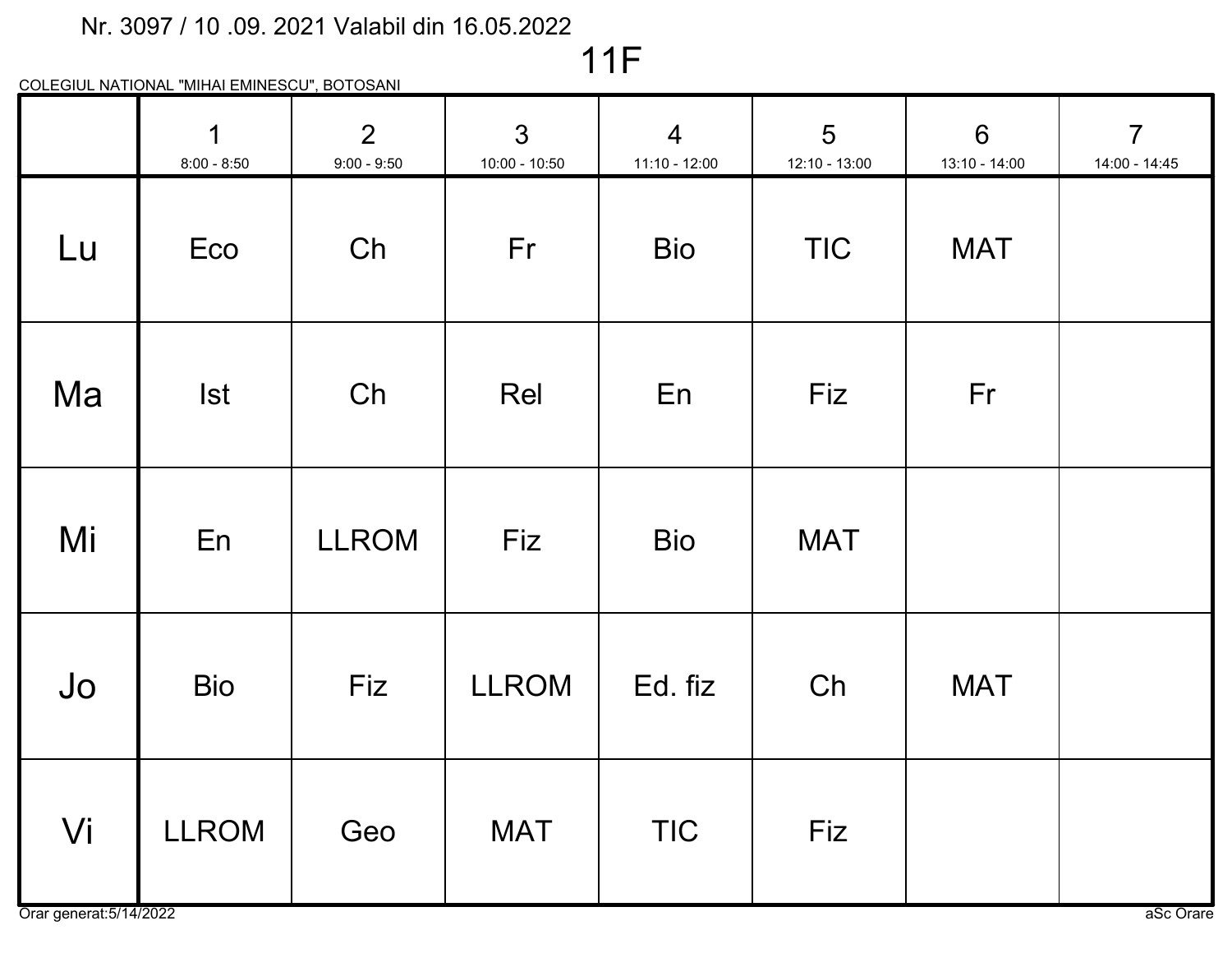11G

|    | 1<br>$8:00 - 8:50$ | $\overline{2}$<br>$9:00 - 9:50$  | $\overline{3}$<br>$10:00 - 10:50$ | $\overline{4}$<br>11:10 - 12:00 | 5<br>12:10 - 13:00 | 6<br>13:10 - 14:00 | $\overline{7}$<br>14:00 - 14:45 |
|----|--------------------|----------------------------------|-----------------------------------|---------------------------------|--------------------|--------------------|---------------------------------|
| Lu | Sp                 | Eco                              | <b>Ist</b>                        | En                              | Socio              | <b>LLROM</b>       |                                 |
| Ma | En                 | Gr. I.<br>române în<br>aplicatii | <b>Ist</b>                        | <b>MAT</b>                      | Socio              |                    |                                 |
| Mi | <b>LLROM</b>       | Eco                              | Gr. I.<br>române în<br>aplicatii  | Geo                             | Rel                | Ed.art             |                                 |
| Jo | Ed. fiz            | <b>MAT</b>                       | <b>TIC</b>                        | <b>LLROM</b>                    | Fr                 |                    |                                 |
| Vi | <b>Ist</b>         | Sp                               | <b>TIC</b>                        | Geo                             | <b>LLROM</b>       | Fr                 |                                 |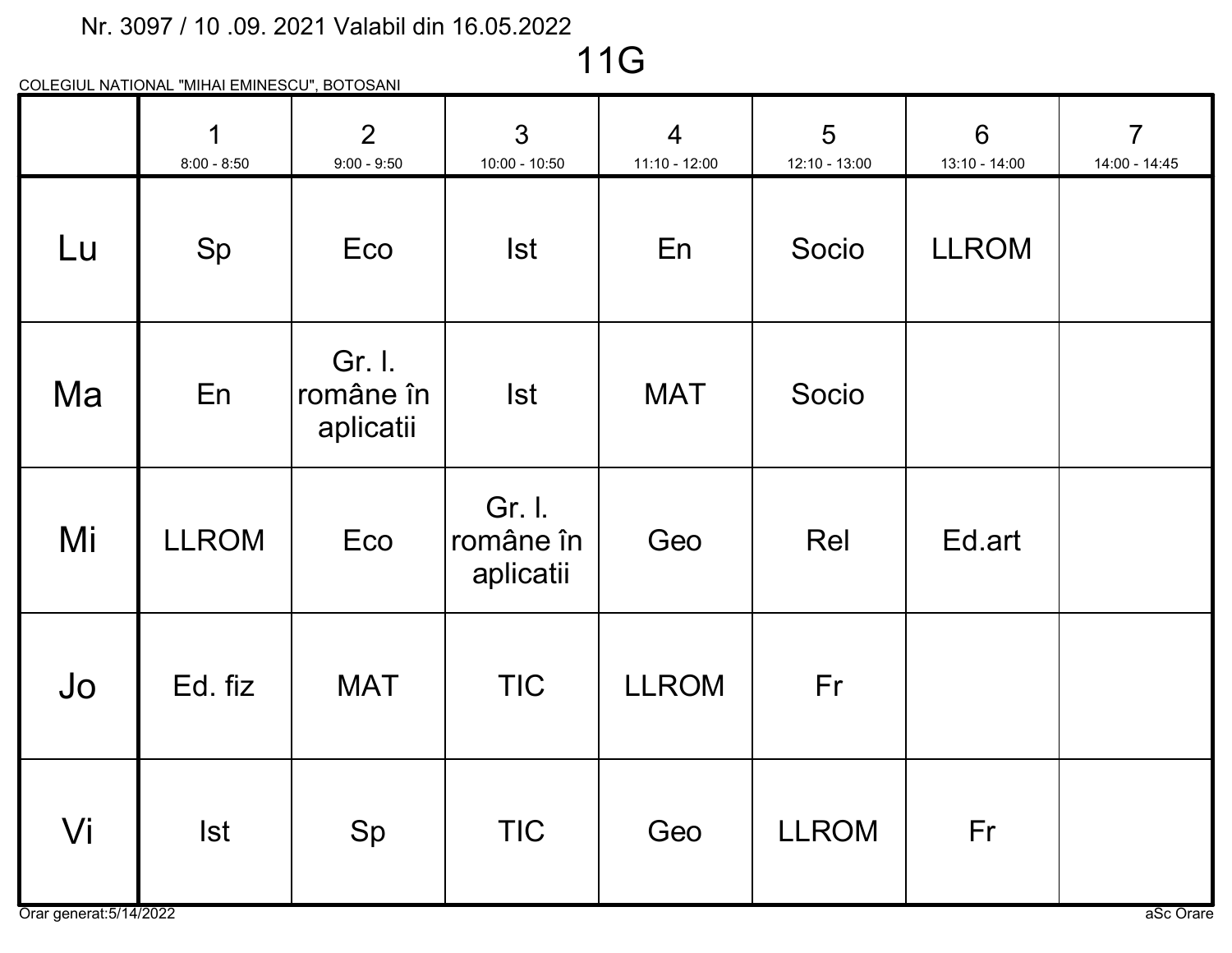# 11H

|    | $\mathbf 1$<br>$8:00 - 8:50$ | $\overline{2}$<br>$9:00 - 9:50$ | $\overline{3}$<br>$10:00 - 10:50$ | $\overline{4}$<br>$11:10 - 12:00$ | 5<br>12:10 - 13:00 | $6\overline{6}$<br>13:10 - 14:00 | $\overline{7}$<br>14:00 - 14:45 |
|----|------------------------------|---------------------------------|-----------------------------------|-----------------------------------|--------------------|----------------------------------|---------------------------------|
| Lu | En                           | Grupa 1<br>En                   | Sp                                | <b>LLROM</b>                      | Geo                |                                  |                                 |
|    |                              | Grupa 2<br>En                   |                                   |                                   |                    | Grupa 2<br>En                    |                                 |
|    |                              |                                 |                                   |                                   |                    | Grupa 1<br>En                    |                                 |
| Ma | <b>Ist</b>                   | Lat                             | Fr                                | Ed art                            | Eco                |                                  |                                 |
|    |                              |                                 |                                   | Grupa 1<br>En                     |                    |                                  |                                 |
| Mi | Socio                        | <b>Ist</b>                      | <b>LLROM</b>                      | Grupa 2<br>En                     | Fr                 | Ed. fiz                          |                                 |
|    |                              | Grupa 1<br>En                   |                                   |                                   |                    |                                  |                                 |
| Jo | Fr                           | Grupa 2<br>En                   | <b>LLROM</b>                      | <b>TIC</b>                        | St.                | Lit.un.                          |                                 |
|    |                              |                                 | Grupa 1<br>En                     |                                   |                    |                                  |                                 |
| Vi | Lat                          | Rel                             | Grupa 2<br>En                     | <b>LLROM</b>                      | Sp                 |                                  |                                 |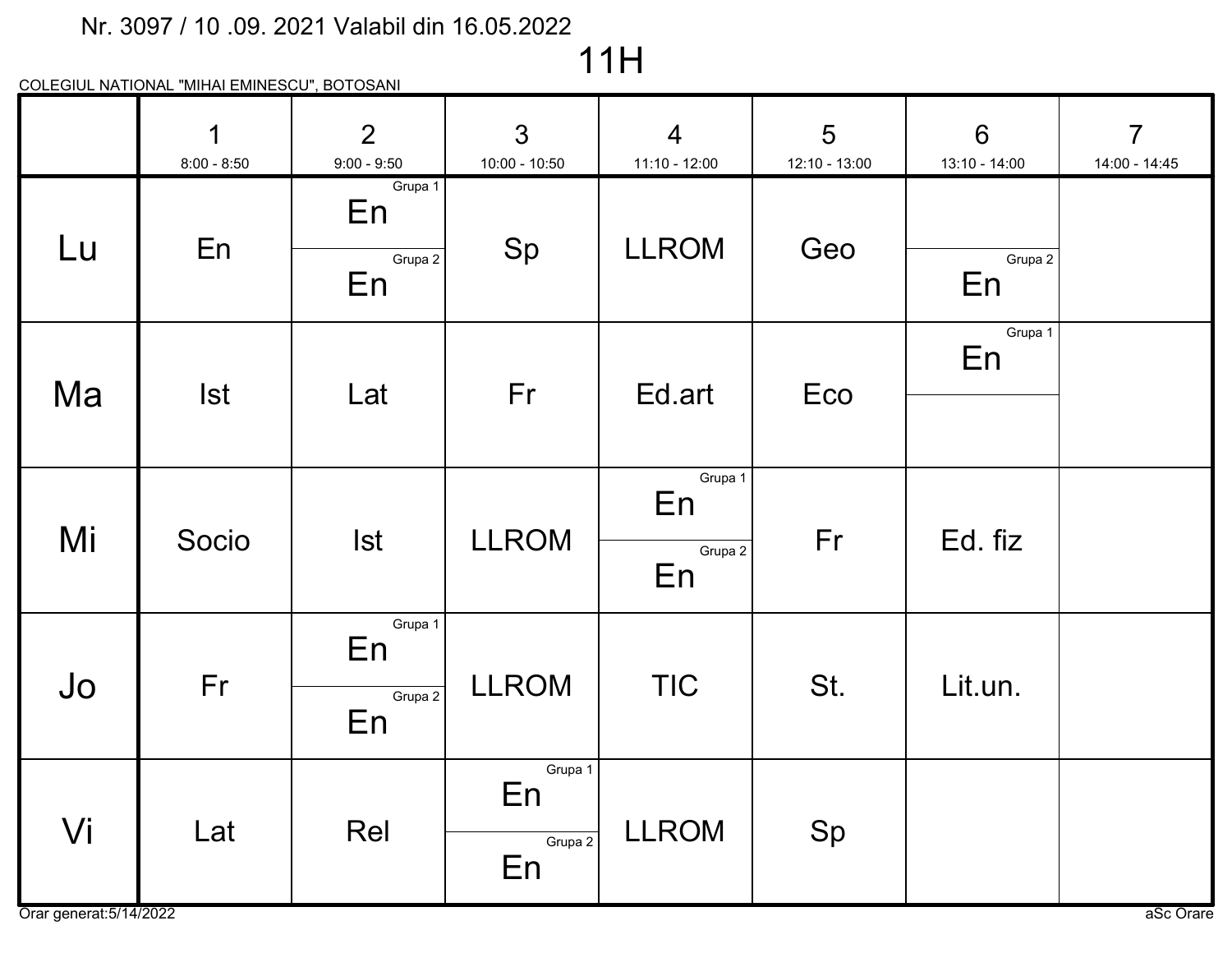12A

|    | $\overline{1}$<br>$8:00 - 8:50$ | $\overline{2}$<br>$9:00 - 9:50$ | 3 <sup>1</sup><br>$10:00 - 10:50$ | $\overline{4}$<br>11:10 - 12:00 | $5\overline{)}$<br>12:10 - 13:00 | $6\phantom{1}6$<br>13:10 - 14:00 | $7\overline{ }$<br>14:00 - 14:45 |
|----|---------------------------------|---------------------------------|-----------------------------------|---------------------------------|----------------------------------|----------------------------------|----------------------------------|
| Lu | <b>LLROM</b>                    | <b>Ist</b>                      | Fiz                               | Ch                              | Inf                              | <b>MAT</b>                       |                                  |
| Ma | Ed. fiz                         | Rel                             | <b>MAT</b>                        | Fr                              | En                               |                                  |                                  |
| Mi | Ch                              | <b>MAT</b>                      | <b>LLROM</b>                      | Inf                             | En                               |                                  |                                  |
| Jo | Fil                             | Inf                             | Inf                               | <b>LLROM</b>                    | <b>Bio</b>                       | <b>MAT</b>                       |                                  |
| Vi | Geo                             | Fr                              | Fiz                               | Fiz                             | <b>LLROM</b>                     | <b>MAT</b>                       |                                  |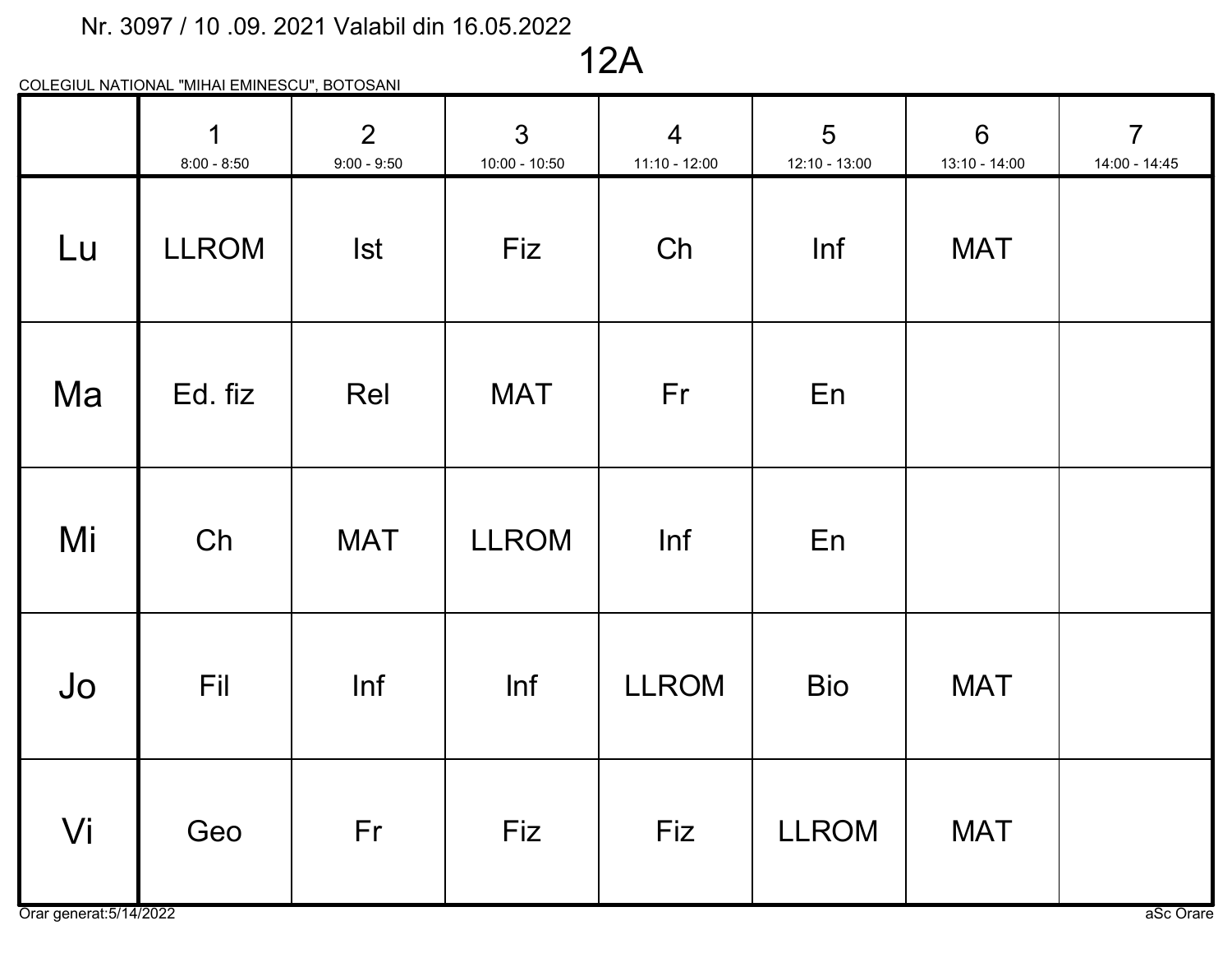12B

|    | $\overline{1}$<br>$8:00 - 8:50$ | $\overline{2}$<br>$9:00 - 9:50$ | $\mathbf{3}$<br>$10:00 - 10:50$ | $\overline{4}$<br>$11:10 - 12:00$ | 5<br>12:10 - 13:00 | $6\phantom{a}$<br>$13:10 - 14:00$ | $\overline{7}$<br>14:00 - 14:45 |
|----|---------------------------------|---------------------------------|---------------------------------|-----------------------------------|--------------------|-----------------------------------|---------------------------------|
| Lu | Fr                              | <b>MAT</b>                      | Rel                             | <b>LLROM</b>                      | Inf                |                                   |                                 |
| Ma | <b>MAT</b>                      | <b>LLROM</b>                    | Ed. fiz                         | Fiz                               | Inf                |                                   |                                 |
| Mi | <b>LLROM</b>                    | Fiz                             | Ch                              | <b>Ist</b>                        | Inf                | <b>MAT</b>                        |                                 |
| Jo | Inf                             | Fil                             | Geo                             | En                                | Fiz                | <b>MAT</b>                        |                                 |
| Vi | Fiz                             | <b>MAT</b>                      | <b>Bio</b>                      | Fr                                | <b>LLROM</b>       | En                                |                                 |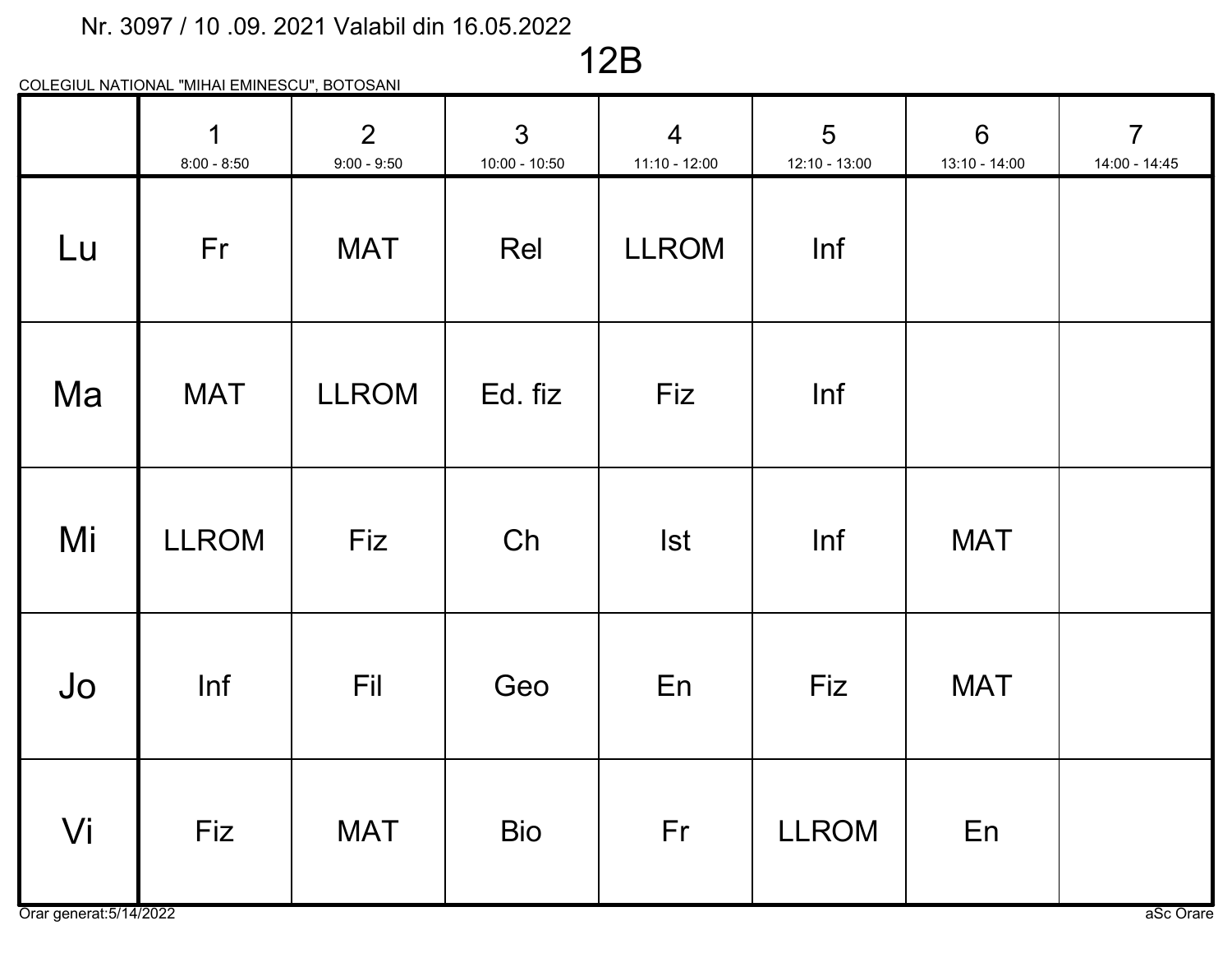12C

|    | $\overline{1}$<br>$8:00 - 8:50$ | 2 <sup>1</sup><br>$9:00 - 9:50$ | $\mathbf{3}$<br>$10:00 - 10:50$ | $\overline{4}$<br>$11:10 - 12:00$ | 5<br>12:10 - 13:00 | $6\phantom{1}$<br>13:10 - 14:00 | $\overline{7}$<br>14:00 - 14:45 |
|----|---------------------------------|---------------------------------|---------------------------------|-----------------------------------|--------------------|---------------------------------|---------------------------------|
| Lu | <b>Fiz</b>                      | En                              | <b>LLROM</b>                    | <b>MAT</b>                        | Fr                 | Inf                             |                                 |
| Ma | <b>MAT</b>                      | Fiz                             | <b>LLROM</b>                    | Geo                               | <b>Ist</b>         | Ed. fiz                         |                                 |
| Mi | Fiz                             | Fil                             | Inf                             | <b>MAT</b>                        | <b>LLROM</b>       |                                 |                                 |
| Jo | <b>LLROM</b>                    | <b>MAT</b>                      | Ch                              | Fiz                               | Rel                |                                 |                                 |
| Vi | <b>MAT</b>                      | En                              | Inf                             | Fr                                | <b>Bio</b>         | Inf                             |                                 |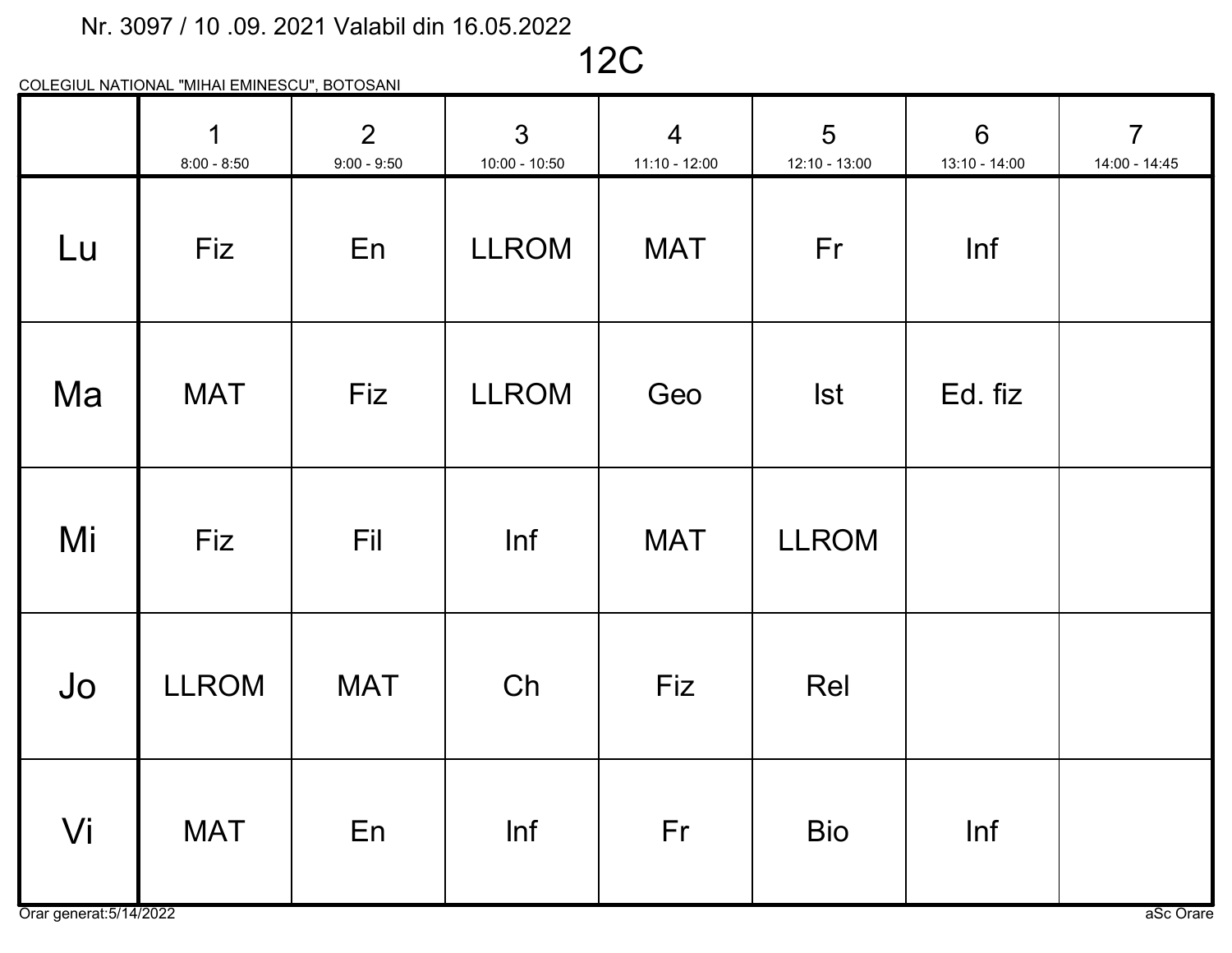### 12D

|    | $\mathbf 1$<br>$8:00 - 8:50$ | 2 <sup>1</sup><br>$9:00 - 9:50$ | $\mathbf{3}$<br>$10:00 - 10:50$ | $\overline{4}$<br>11:10 - 12:00  | $5\overline{)}$<br>12:10 - 13:00 | $6\phantom{1}$<br>13:10 - 14:00 | $7\overline{ }$<br>14:00 - 14:45 |
|----|------------------------------|---------------------------------|---------------------------------|----------------------------------|----------------------------------|---------------------------------|----------------------------------|
| Lu | Inf                          | Fiz                             | <b>MAT</b>                      | Geo                              | Inf                              |                                 |                                  |
| Ma | <b>MAT</b>                   | <b>Ist</b>                      | Fil                             | Inf                              | Ed. fiz                          | Grupa 2<br>Inf                  |                                  |
| Mi | <b>MAT</b>                   | <b>LLROM</b>                    | Ch                              | Fiz                              | Grupa 1<br>Inf<br>Grupa 2<br>Inf | Fr                              |                                  |
| Jo | Fr                           | <b>LLROM</b>                    | En                              | Grupa 1<br>Inf<br>Grupa 2<br>Inf | Fiz                              | Grupa 1<br>Inf                  |                                  |
| Vi | Inf                          | <b>Bio</b>                      | <b>MAT</b>                      | Rel                              | <b>LLROM</b>                     | En                              |                                  |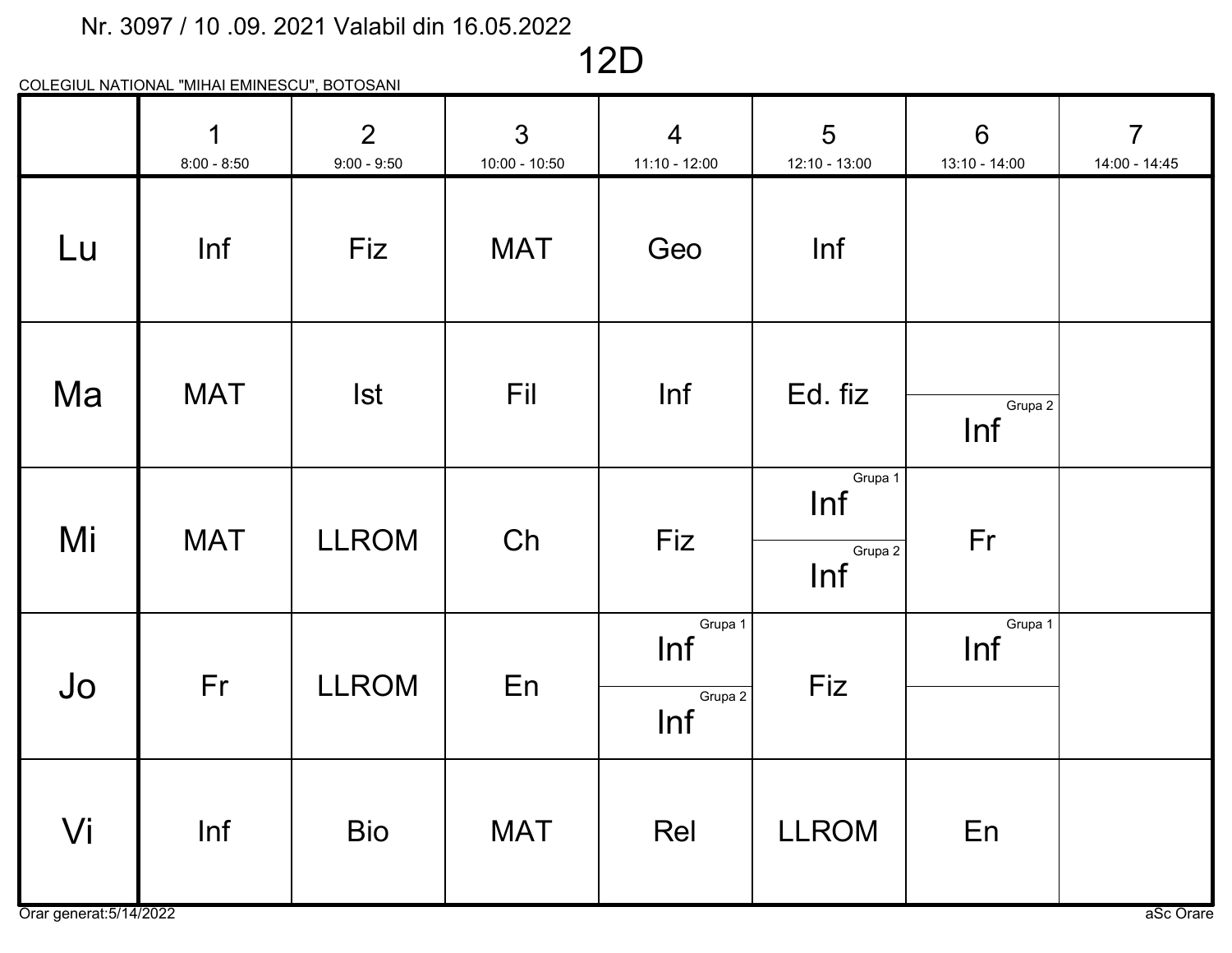# 12E

|    | $\mathbf{1}$<br>$8:00 - 8:50$ | $\overline{2}$<br>$9:00 - 9:50$ | $\mathbf{3}$<br>$10:00 - 10:50$ | $\overline{4}$<br>11:10 - 12:00 | 5<br>12:10 - 13:00 | $6\phantom{1}$<br>13:10 - 14:00 | $\overline{7}$<br>14:00 - 14:45 |
|----|-------------------------------|---------------------------------|---------------------------------|---------------------------------|--------------------|---------------------------------|---------------------------------|
| Lu | <b>MAT</b>                    | <b>TIC</b>                      | Ed. fiz                         | <b>LLROM</b>                    | <b>Bio</b>         |                                 |                                 |
| Ma | <b>Ist</b>                    | <b>Bio</b>                      | Ch                              | <b>MAT</b>                      | En                 | Fiz                             |                                 |
| Mi | Mec.<br>reactie               | Fiz                             | Ch                              | <b>LLROM</b>                    | Fr                 | En                              |                                 |
| Jo | Fil                           | Fiz                             | Rel                             | <b>Bio</b>                      | <b>LLROM</b>       | <b>MAT</b>                      |                                 |
| Vi | Fr                            | <b>MAT</b>                      | Geo                             | <b>LLROM</b>                    | Fiz                |                                 |                                 |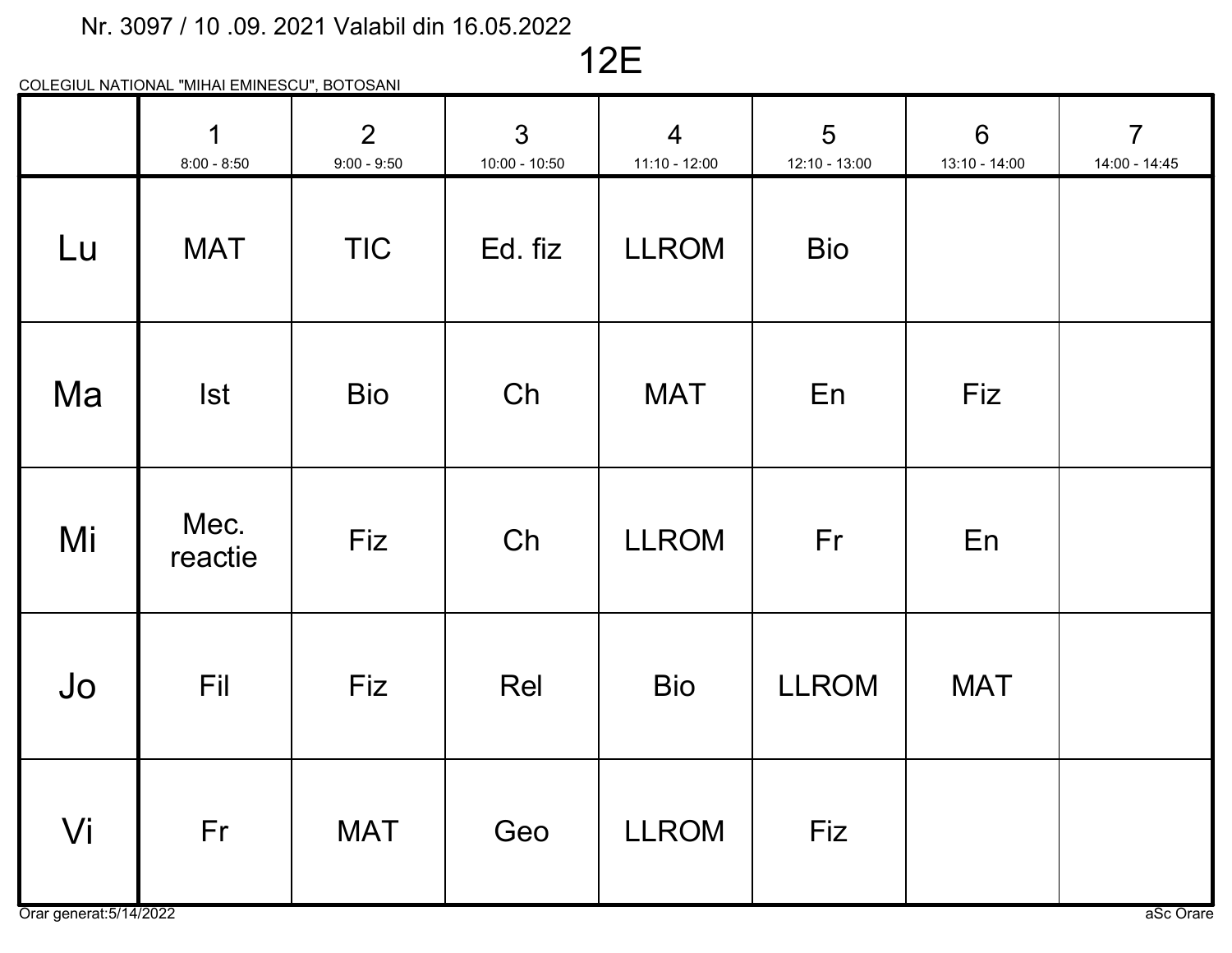12F

|    | $\overline{1}$<br>$8:00 - 8:50$ | $\overline{2}$<br>$9:00 - 9:50$ | $\mathbf{3}$<br>$10:00 - 10:50$ | $\overline{4}$<br>$11:10 - 12:00$ | $5\overline{)}$<br>12:10 - 13:00 | $6\phantom{1}$<br>13:10 - 14:00 | $\overline{7}$<br>14:00 - 14:45 |
|----|---------------------------------|---------------------------------|---------------------------------|-----------------------------------|----------------------------------|---------------------------------|---------------------------------|
| Lu | Fiz                             | Fiz                             | <b>Ist</b>                      | Fil                               | <b>LLROM</b>                     | Rel                             |                                 |
| Ma | Ch                              | <b>Bio</b>                      | Fr                              | <b>MAT</b>                        | <b>LLROM</b>                     | <b>TIC</b>                      |                                 |
| Mi | Ch                              | Fr                              | <b>MAT</b>                      | En                                | <b>Bio</b>                       |                                 |                                 |
| Jo | En                              | <b>LLROM</b>                    | <b>MAT</b>                      | Ed. fiz                           | <b>Bio</b>                       |                                 |                                 |
| Vi | <b>LLROM</b>                    | Geo                             | <b>MAT</b>                      | Ch                                | Fiz                              | Fiz                             |                                 |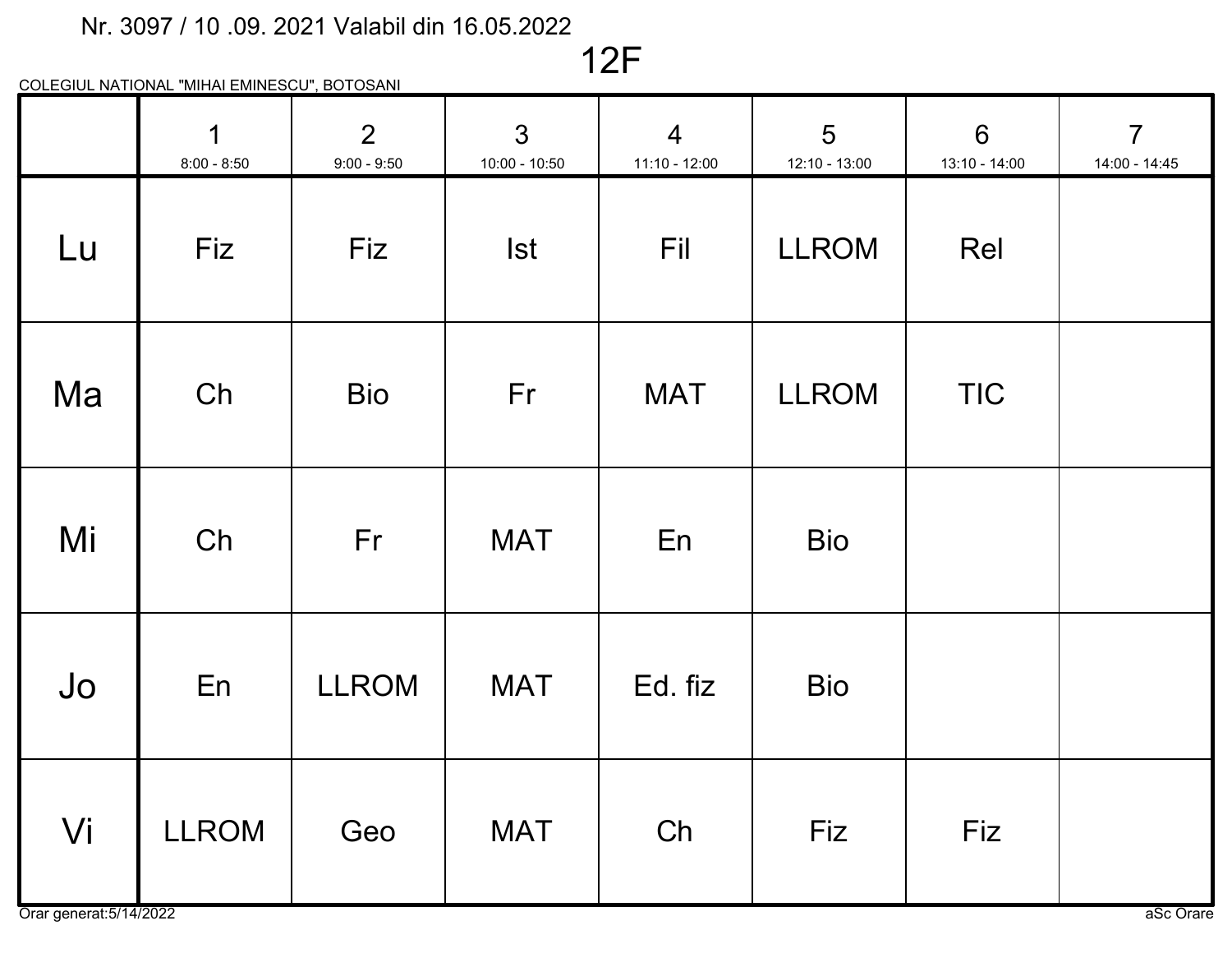12G

|    | $\mathbf 1$<br>$8:00 - 8:50$ | $\overline{2}$<br>$9:00 - 9:50$ | $\mathfrak{S}$<br>$10:00 - 10:50$ | $\overline{4}$<br>$11:10 - 12:00$ | 5<br>$12:10 - 13:00$ | $6\phantom{1}$<br>13:10 - 14:00 | $\overline{7}$<br>14:00 - 14:45 |
|----|------------------------------|---------------------------------|-----------------------------------|-----------------------------------|----------------------|---------------------------------|---------------------------------|
| Lu | Sp                           | <b>Ist</b>                      | Geo                               | En                                | Tehnici<br>arg.      |                                 |                                 |
| Ma | <b>TIC</b>                   | Geo                             | <b>MAT</b>                        | St.Soc                            | <b>LLROM</b>         | Fil                             |                                 |
| Mi | Fr                           | Rel                             | <b>Ist</b>                        | <b>LLROM</b>                      | Fil                  | Geo                             |                                 |
| Jo | Sp                           | Ed. fiz                         | <b>LLROM</b>                      | <b>Ist</b>                        | Ed.art               |                                 |                                 |
| Vi | <b>Ist</b>                   | <b>MAT</b>                      | Fil                               | Fr                                | En                   | <b>LLROM</b>                    |                                 |